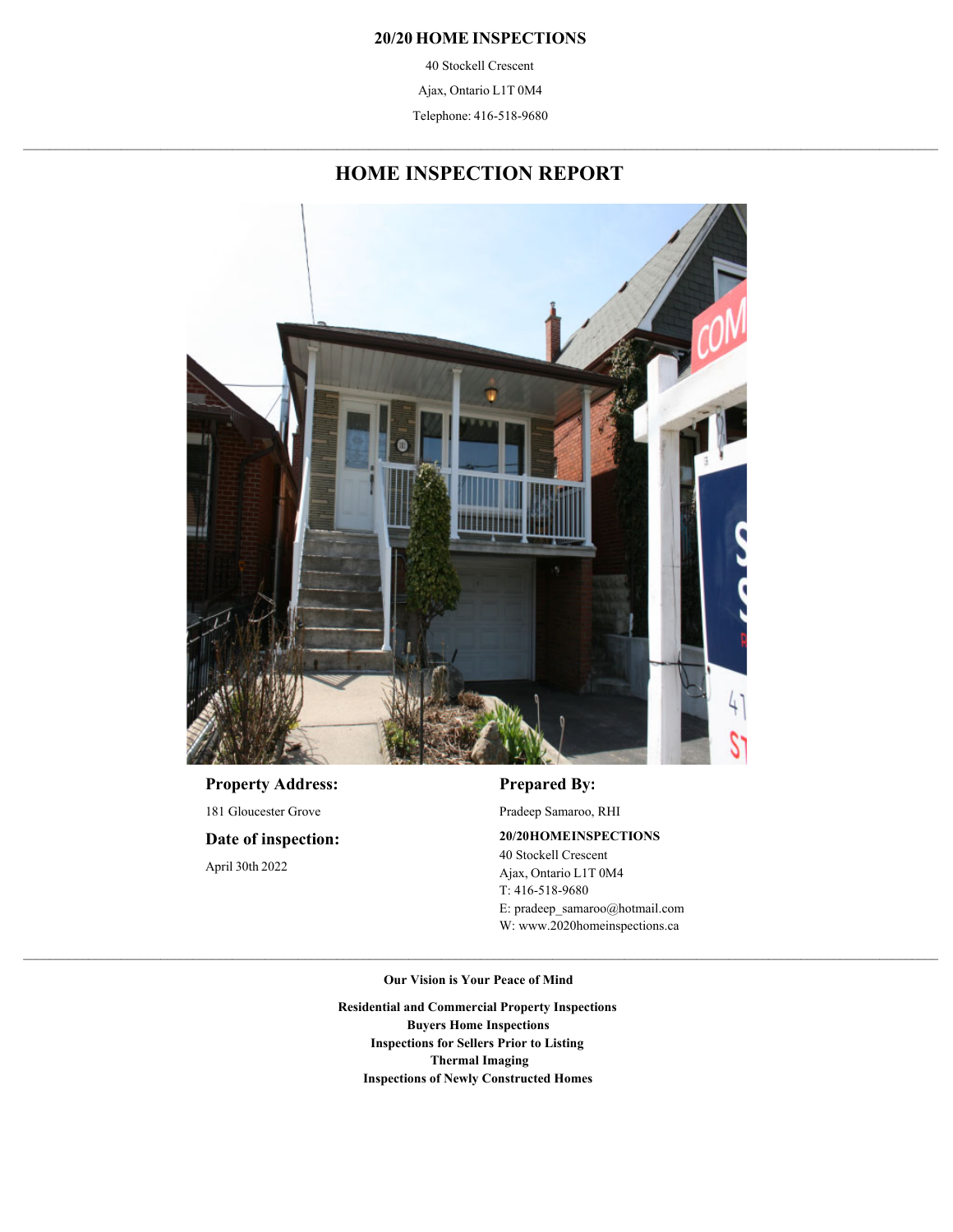| 20/20HOMEINSPECTIONS                                                                                                                                       |                                                                      |                                                                                                               |
|------------------------------------------------------------------------------------------------------------------------------------------------------------|----------------------------------------------------------------------|---------------------------------------------------------------------------------------------------------------|
| <b>40 Stockell Crescent</b><br>Ajax Ontario L1T 0M4                                                                                                        |                                                                      |                                                                                                               |
| Telephone: 416-518-9680                                                                                                                                    | www.2020homeinspections.ca                                           | pradeep samaroo@hotmail.com                                                                                   |
| PRE-PURCHASE SUMMARY                                                                                                                                       |                                                                      |                                                                                                               |
| Address: 181 Gloucester Grove                                                                                                                              | Municipality: Toronto                                                | $\blacktriangleright$ Inspection Date: $\Delta$ pril 30th 2022                                                |
| General Information: House is in mostly its original condition                                                                                             |                                                                      | Inspector: Pradeep Samaroo, RHI<br>▼                                                                          |
| Age of House $\vert$ 60-70                                                                                                                                 | years. Construction Type: 1 storey<br>$\blacktriangleright$ detached | solid masonry/double brick<br>▼<br>$\overline{\mathbf{v}}$                                                    |
| This house is in mostly original                                                                                                                           |                                                                      | • functional condition in comparison to other similar age and size homes in the neighbourhood.                |
| On average; a house of similar age/size and quality will cost you $$3500-$4500$ $\blacktriangleright$ for annual general repairs and on-going maintenance. |                                                                      |                                                                                                               |
| You will require $$7000 - $10000$                                                                                                                          |                                                                      | (minimum) to address the functional concerns listed in the the report over the next<br>$ 0-1 $<br>₹<br>years. |
| MAJOR SYSTEMS - GENERAL DESCRIPTION AND CONDITIONS:                                                                                                        |                                                                      |                                                                                                               |
| Roofing systems: asphalt shingles                                                                                                                          | $\blacktriangleright$ Secondary roofing system:                      | ▼<br>▼                                                                                                        |
| Exterior wall systems: solid masonry                                                                                                                       | $\blacktriangleright$ Secondary wall siding:                         | ▼<br>▼                                                                                                        |
| Windows(general): Updated: vinyl sliders/casements                                                                                                         | ▼                                                                    |                                                                                                               |
| <b>Electrical Systems</b>                                                                                                                                  |                                                                      |                                                                                                               |
| Main service size $ 100 $ $\bullet$ amp circuit breakers                                                                                                   | Predominant branch wiring: aluminum                                  | ▼                                                                                                             |
| <b>Heating System</b>                                                                                                                                      |                                                                      |                                                                                                               |
| Fuel type: natural gas $\blacktriangleright$ Age of central heating appliance: 2                                                                           |                                                                      | years System type: high-efficiency forced air furnace<br>▼                                                    |
| <b>Cooling System</b>                                                                                                                                      |                                                                      |                                                                                                               |
| System type: central A/C-low velocity                                                                                                                      | $\blacktriangleright$ Age of cooling equipment: 2                    | years Approx. tons: 2 tons<br>₩                                                                               |
| <b>Plumbing System</b>                                                                                                                                     |                                                                      |                                                                                                               |
| Main supply: $3/4$ inch copper line                                                                                                                        | Predominant water lines copper                                       | ▼<br>▼                                                                                                        |
| Interior (general): mostly original condition                                                                                                              | ▼                                                                    |                                                                                                               |
| <b>HOMEOWNER INSURANCE CONCERNS</b>                                                                                                                        |                                                                      |                                                                                                               |
| None Identified Aluminum wiring                                                                                                                            | ▼                                                                    | $\blacktriangleright$ Fireplace                                                                               |
|                                                                                                                                                            | ₹                                                                    | ▼                                                                                                             |
| REQUIRED REPAIRS/MAJOR SYSTEMS AND COMPONENTS APPROACHING END OF EXPEC                                                                                     |                                                                      | TED LIFE SPAN                                                                                                 |
| Replace entire roof coverings                                                                                                                              | ▼                                                                    | Time frame $ 0-1 $<br>years Budget \$ 5000<br>▼                                                               |
|                                                                                                                                                            | $\overline{\phantom{0}}$                                             | Time frame $ $ ?<br>$\overline{\phantom{a}}$                                                                  |
| Upgrade attic insulation                                                                                                                                   |                                                                      | years Budget $\frac{1800}{ }$                                                                                 |
| Replace all somke and Co detectors                                                                                                                         | ▼                                                                    | Time frame $ 0-1 $<br>years Budget \$ 200<br>$\blacktriangledown$                                             |
|                                                                                                                                                            | Time frame                                                           | years Budget \$                                                                                               |
|                                                                                                                                                            | Time frame<br>÷.                                                     | ÷<br>years Budget \$                                                                                          |
|                                                                                                                                                            | Time frame<br>▼                                                      | years Budget \$<br>÷                                                                                          |
| $\Box$                                                                                                                                                     | Time frame                                                           | years Budget \$                                                                                               |
|                                                                                                                                                            | Time frame                                                           | years Budget \$                                                                                               |
| <b>OTHER RECOMMENDATIONS</b>                                                                                                                               |                                                                      |                                                                                                               |
| A W.E.T.T. fireplace technician inspection of the wood fireplace is required before using                                                                  |                                                                      | ▼                                                                                                             |
|                                                                                                                                                            |                                                                      | ▼                                                                                                             |
|                                                                                                                                                            |                                                                      |                                                                                                               |
|                                                                                                                                                            |                                                                      | ▼                                                                                                             |
|                                                                                                                                                            |                                                                      |                                                                                                               |
| ADDITIONAL INFORMATION REQUIRED                                                                                                                            |                                                                      |                                                                                                               |
|                                                                                                                                                            |                                                                      | ▼                                                                                                             |
|                                                                                                                                                            |                                                                      |                                                                                                               |
|                                                                                                                                                            |                                                                      | ▼                                                                                                             |
|                                                                                                                                                            |                                                                      |                                                                                                               |

### **IMPORTANT NOTE:**

This report should not be considered as a complete home and property inspection. Please review the entire report prior to proceeding with the next step of the transaction.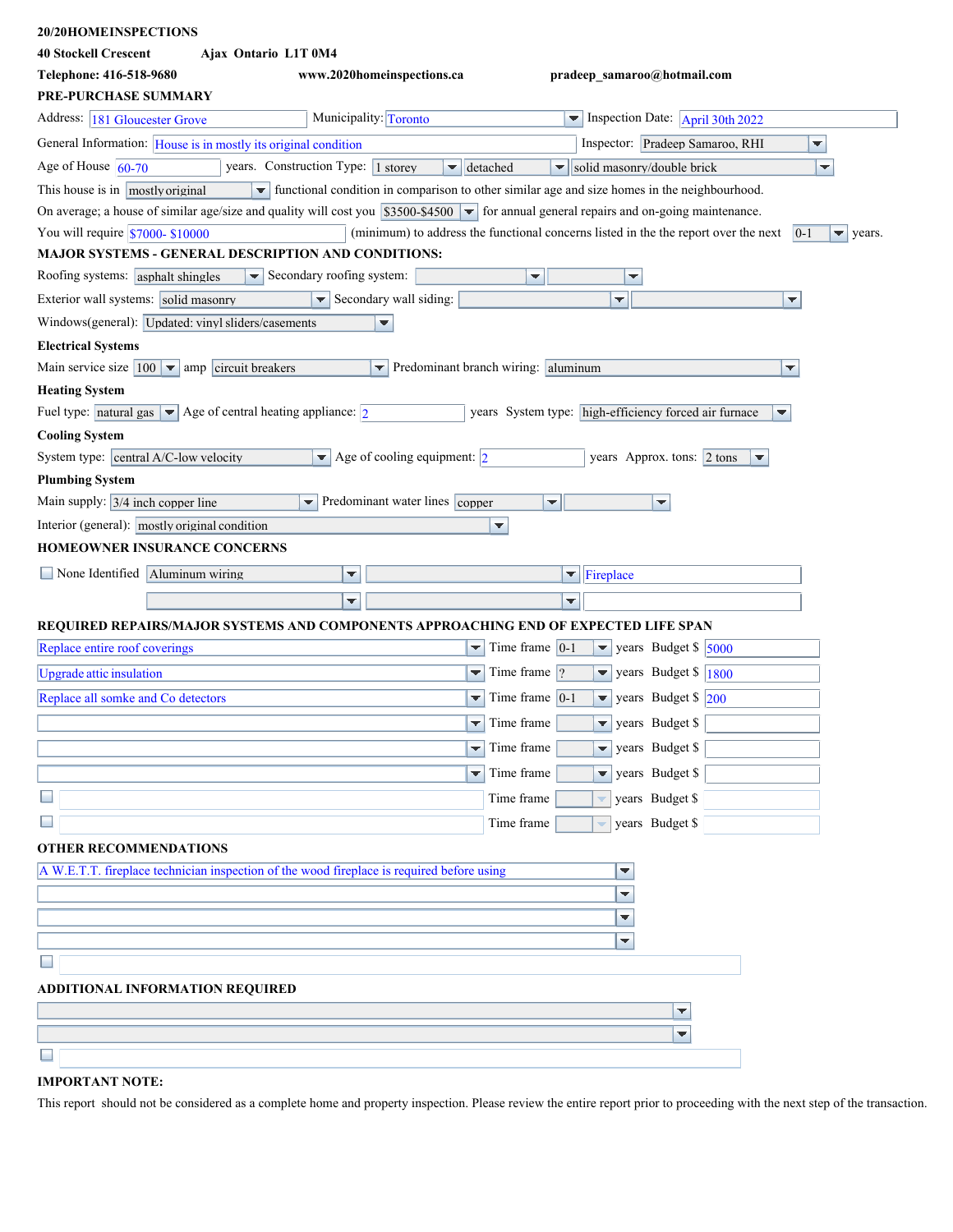### **20/20 HOME INSPECTIONS**

| <i>20/20HOMEINSPECTIONS</i>                                                                                            |                          |                        |                                                                                                                             |                       |                                                                                                                                                              |   |
|------------------------------------------------------------------------------------------------------------------------|--------------------------|------------------------|-----------------------------------------------------------------------------------------------------------------------------|-----------------------|--------------------------------------------------------------------------------------------------------------------------------------------------------------|---|
| <b>40 Stockell Crescent</b>                                                                                            | Ajax Ontario L1T 0M4     |                        |                                                                                                                             |                       |                                                                                                                                                              |   |
| Telephone: 416-518-9680                                                                                                |                          |                        | www.2020homeinspections.ca                                                                                                  |                       | pradeep_samaroo@hotmail.com                                                                                                                                  |   |
| PRELIMINARY BUILDING INSPECTION REPORT                                                                                 |                          |                        |                                                                                                                             |                       |                                                                                                                                                              |   |
| Property Inspected 181 Gloucester Grove                                                                                |                          |                        |                                                                                                                             |                       | Municipality Toronto                                                                                                                                         | ▼ |
| Inspection Date $A_\text{pril}$ 30th 2022                                                                              |                          |                        | Time $ 11:00$                                                                                                               |                       | Inspector Pradeep Samaroo, RHI                                                                                                                               | ₹ |
| <b>SUMMARY (GENERAL COMMENTS)</b>                                                                                      |                          |                        |                                                                                                                             |                       |                                                                                                                                                              |   |
| In comparison to other homes of similar vintage in the vicinity the functional condition of this building/dwelling is; |                          |                        |                                                                                                                             |                       | ▼                                                                                                                                                            |   |
| Recommended improvements or repairs to the building/dwelling have been addressed in the report.                        |                          |                        |                                                                                                                             |                       |                                                                                                                                                              |   |
| It is suggested that the highlighted concerns be considered priorities.                                                |                          |                        |                                                                                                                             |                       |                                                                                                                                                              |   |
|                                                                                                                        |                          |                        |                                                                                                                             |                       | Please be advised that failure to address concerns promptly may result in additional problems and/or consequential damages.                                  |   |
|                                                                                                                        | <b>MINOR</b>             | <b>MAJOR</b>           |                                                                                                                             | <b>MINOR</b>          | <b>MAJOR</b>                                                                                                                                                 |   |
|                                                                                                                        |                          | <b>REPAIRS REPAIRS</b> |                                                                                                                             |                       | <b>REPAIRS REPAIRS</b>                                                                                                                                       |   |
| Roofing                                                                                                                |                          | $\blacktriangleright$  | Structure                                                                                                                   |                       |                                                                                                                                                              |   |
| Exteriors                                                                                                              |                          | H                      | Electrical                                                                                                                  |                       |                                                                                                                                                              |   |
| Interiors                                                                                                              |                          |                        | Heat/Cool                                                                                                                   |                       |                                                                                                                                                              |   |
| Maintenance                                                                                                            | $\mathbf{r}$             |                        | Plumbing                                                                                                                    |                       |                                                                                                                                                              |   |
|                                                                                                                        | $\overline{\phantom{a}}$ | ×                      | <b>Attic</b>                                                                                                                | $\blacktriangleright$ | ۰                                                                                                                                                            |   |
| Comments: Though well maintained, this house is mostly it's original condition                                         |                          |                        |                                                                                                                             |                       |                                                                                                                                                              |   |
|                                                                                                                        |                          |                        |                                                                                                                             |                       |                                                                                                                                                              |   |
| 1)                                                                                                                     |                          |                        |                                                                                                                             |                       | The preliminary inspection report issued by the inspector is prepared with reasonable skill and care. This consulting service is limited to the physical     |   |
|                                                                                                                        |                          |                        |                                                                                                                             |                       | evidence that was visually accessible at the time of the inspection. This report is not transferable to anyone other than the client as this report does     |   |
|                                                                                                                        |                          |                        | not include the verbal information imparted by the inspector which is vital to fully understand the service and contract.   |                       |                                                                                                                                                              |   |
| 2)                                                                                                                     |                          |                        |                                                                                                                             |                       | The required repairs to the building include but are not limited to what is reported herein due to the limitations and restrictive nature                    |   |
|                                                                                                                        |                          |                        |                                                                                                                             |                       | of the visual inspection. The client is hereby warned that not all deficiencies will be discovered. At best 80% of the first year repairs should             |   |
|                                                                                                                        |                          |                        |                                                                                                                             |                       | be revealed; not 100%. Determining the presence of mold, fungi and other indoor air quality contaminants are specifically not included.                      |   |
| 3)                                                                                                                     |                          |                        |                                                                                                                             |                       | The inspector's role is principally educational; to provide you with a better understanding of the building. We will not detect all problems.                |   |
| 4)                                                                                                                     |                          |                        |                                                                                                                             |                       | The preliminary inspection is partially designed to reduce your risk of buying an older home. However we cannot eliminate this risk.                         |   |
|                                                                                                                        |                          |                        |                                                                                                                             |                       |                                                                                                                                                              |   |
|                                                                                                                        |                          |                        |                                                                                                                             |                       | The inspector/inspection firm will not assume any of your risk in buying an older property. Further inspections by specialists are required.                 |   |
| 5)                                                                                                                     |                          |                        |                                                                                                                             |                       | The client is advised to annually budget at least 1% of the building's value for general maintenance and unforeseen repairs.                                 |   |
| 6)                                                                                                                     |                          |                        |                                                                                                                             |                       | The client is warned that resultant damages may occur to the building systems or components if the recommended repairs in this                               |   |
|                                                                                                                        |                          |                        | report are not carried out in a timely manner. This is especially the case in matters concerning uncontrolled water/vapour. |                       |                                                                                                                                                              |   |
| (7)                                                                                                                    |                          |                        |                                                                                                                             |                       | Cost estimates if provided in this report are minimums and are intended to be a rough guideline only. Estimates are based on the                             |   |
|                                                                                                                        |                          |                        |                                                                                                                             |                       | most cost effective solution to address the problem and will not include betterment. Obtain accurate cost estimates from contractors immediately.            |   |
| 8)                                                                                                                     |                          |                        | The preliminary inspection does not cover code compliance issues set by governments or other regulatory authorities.        |                       |                                                                                                                                                              |   |
| 9)                                                                                                                     |                          |                        |                                                                                                                             |                       | The preliminary inspection does not take into account manufacturer's recalls and eligibility for mortgage insurance, building or homeowners insurance.       |   |
| 10)                                                                                                                    |                          |                        |                                                                                                                             |                       | The preliminary inspection process is conducted in a fair and impartial manner. Accordingly this report is not provided as an aid for negotiation            |   |
|                                                                                                                        |                          |                        |                                                                                                                             |                       |                                                                                                                                                              |   |
|                                                                                                                        |                          |                        | in a real estate transaction. We do not overstate or under value any issue to benefit any party.                            |                       |                                                                                                                                                              |   |
| . 11)                                                                                                                  |                          |                        |                                                                                                                             |                       | The purchaser is advised to ask the property owner if they are aware of any defects that would not normally be detected by a visual inspection.              |   |
|                                                                                                                        |                          |                        |                                                                                                                             |                       | The purchaser is advised to revisit the property before closing to verify that functional conditions remain unchanged or retain the inspector for this task. |   |
| 12)                                                                                                                    |                          |                        |                                                                                                                             |                       | The client hereby acknowledges they are contractually obliged to contact the inspector immediately to arrange a site visit at no                             |   |
|                                                                                                                        |                          |                        |                                                                                                                             |                       | extra expense in the event of an unforeseen and/or unreported problem or upon receiving a conflicting opinion and prior to any corrective work.              |   |
|                                                                                                                        |                          |                        |                                                                                                                             |                       | I have read this contract and report and am aware of the limitations of the inspection process. I accept this report and supplements according to            |   |
|                                                                                                                        |                          |                        |                                                                                                                             |                       | the conditions as stated herein. I am aware that the fee paid for this inspection is for professional time and is not a guarantee of present or future       |   |
|                                                                                                                        |                          |                        |                                                                                                                             |                       | conditions and is not an insurance policy of any kind. I am aware that I can retain the inspector to re-evaluate the property prior to closing for           |   |
| evidence of new water leaks and/or items not previously inspected due to seasonal limitations for an additional fee.   |                          |                        |                                                                                                                             |                       |                                                                                                                                                              |   |
| Name of Client Antonio Painco                                                                                          |                          |                        | (Bus.)                                                                                                                      |                       | (Res.)                                                                                                                                                       |   |
| <b>Current Address</b>                                                                                                 |                          |                        | Other                                                                                                                       |                       |                                                                                                                                                              |   |

E-mail: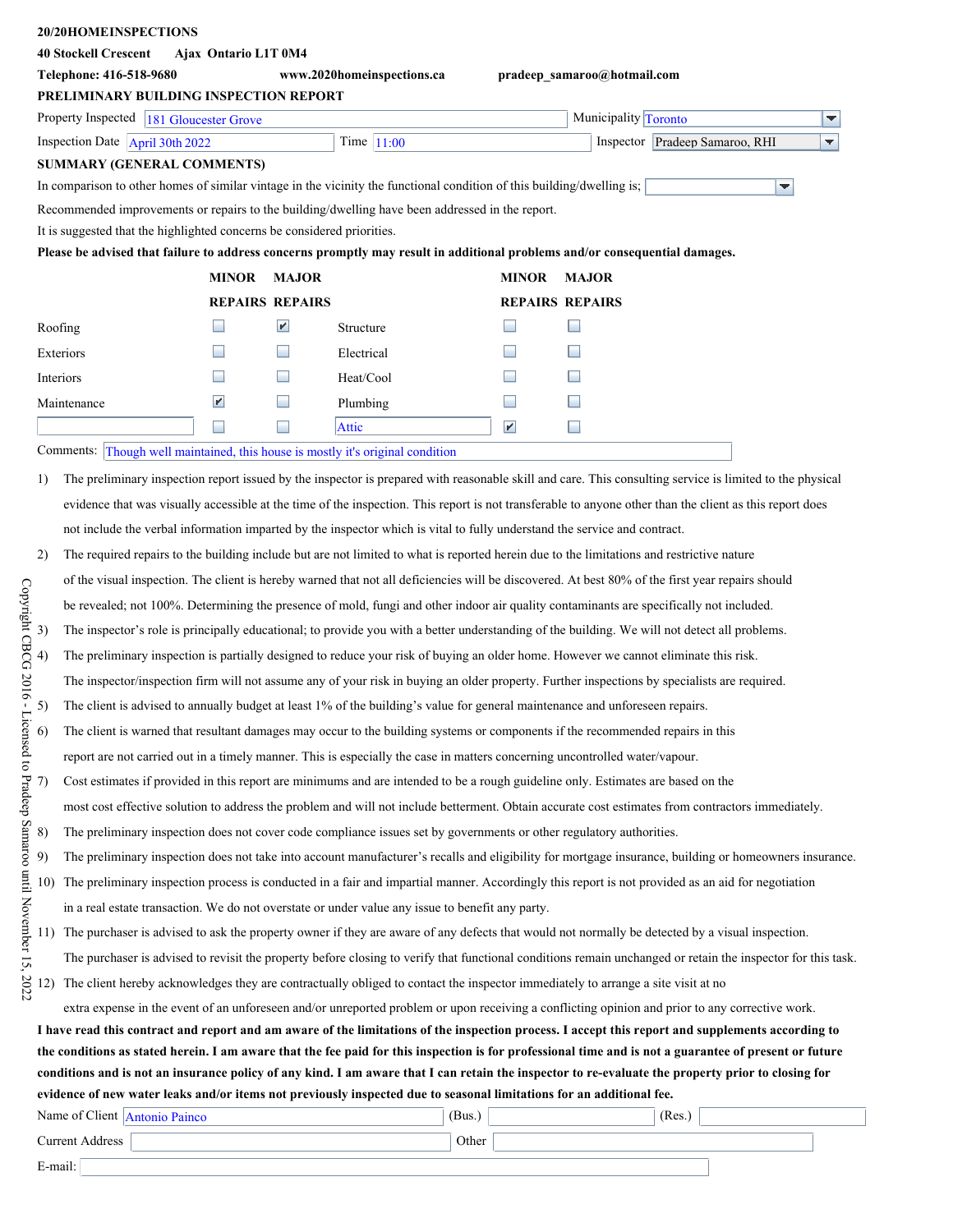#### **GENERAL CONDITIONS/SPECIAL SITUATIONS & LIMITATIONS**

|                                                                                                                 | <u>GENERAL CONDITIONSIST ECIAL SITUATIONS &amp; LIMITATIONS</u>                                                                                                                                                     |
|-----------------------------------------------------------------------------------------------------------------|---------------------------------------------------------------------------------------------------------------------------------------------------------------------------------------------------------------------|
|                                                                                                                 | The primary purpose of the inspection and report is to educate the prospective purchaser/owner about the general condition of the building.                                                                         |
|                                                                                                                 | Repair and cost effective improvement advice is provided to increase this understanding. It is not a contractual obligation nor is it possible for the                                                              |
|                                                                                                                 | inspector to identify all potential problems solely on the basis of a visual examination. 80% of first year repairs should be revealed: not 100%.<br>DEFINITION OF TERMS USED IN THE PRELIMINARY INSPECTION REPORT: |
| Functional                                                                                                      | (1) system was performing its' intended purpose at the time of the inspection, no significant loss of functionality                                                                                                 |
|                                                                                                                 | Monitor and/or Maintenance (1) item is marginal; will require future repair or replacement. Owner is advised to monitor.                                                                                            |
|                                                                                                                 | (2) preventative maintenance repairs are required by property owner.                                                                                                                                                |
| <b>Minor Repair</b>                                                                                             | (1) minor repair is recommended; cost should not exceed \$3000.00 and/or repair is not urgent.                                                                                                                      |
| <b>Major Repair</b>                                                                                             | (1) major repair is recommended; cost will exceed \$3000.00. Obtain contractor's estimates immediately.                                                                                                             |
| <b>Good Condition</b>                                                                                           | (1) no defects were discovered that should require repair within the first six months, no significant loss of functionality                                                                                         |
|                                                                                                                 | Note: Limitations of a visual inspection and visually accessible physical evidence are in effect.                                                                                                                   |
| <b>Fair Condition</b>                                                                                           | (1) system or component is performing its intended purpose; but due to its age can fail at any time.                                                                                                                |
| N/A                                                                                                             | (1) not applicable/not accessible/not inspected/not installed or does not pertain to the subject property.                                                                                                          |
| (?)                                                                                                             | (1) performance/future performance of system or component is unpredictable. Further review is required.                                                                                                             |
|                                                                                                                 | The inspector's objective during the summary portion of the inspection is to discuss the significant aspects of their findings. There is no time limit                                                              |
|                                                                                                                 | on these discussions. Ask as many questions as you like to ensure we have addressed your concerns. The inspection process is a two-part system:                                                                     |
| <b>WEATHER CONDITIONS</b>                                                                                       | the verbal survey and the report. This report is not transferable to third parties as it will not clearly convey the information herein.                                                                            |
| $\Box$ Snow/rain/                                                                                               | Roof/ grade/ walkway/ decks were snow covered.<br>limited the extent of the exterior inspection.                                                                                                                    |
|                                                                                                                 | Absence of recent heavy rainfall limited scope of basement foundation inspection.                                                                                                                                   |
|                                                                                                                 | $\blacktriangleright$ The outdoor temperature was too low to safely test the air conditioning system(s)/distribution systems and summer comfort.                                                                    |
|                                                                                                                 | $\Box$ The outdoor temperature was too high to sufficiently test the central heating system/distribution systems and winter comfort.                                                                                |
| Weather conditions during inspection:                                                                           | $\Box$ Rainy<br>$\Box$ Snow<br>$\blacksquare$ Clear<br>$\Box$ Cloudy<br>$\Box$ Windy<br>Temperature $ 10C $ to 15C<br>▼                                                                                             |
| <b>INACCESSIBILITY</b>                                                                                          |                                                                                                                                                                                                                     |
|                                                                                                                 | □ Basement/ Garage storage limited access/ visibility. ■ Excessive storage limited access to:                                                                                                                       |
|                                                                                                                 | Areas/ systems/ work in progress not fully visually inspected:                                                                                                                                                      |
| □ Other specific limitations:                                                                                   |                                                                                                                                                                                                                     |
| Plumbing system winterized (not fully inspected)                                                                | Inspection of plumbing limited due to recent non-usage.                                                                                                                                                             |
|                                                                                                                 | $\Box$ Building substantially furnished $\Box$ Building occupied $\Box$ Building vacant/ partially $\Box$ Building unoccupied                                                                                       |
| RENOVATIONS/REMODELLING                                                                                         |                                                                                                                                                                                                                     |
| Addition Kitchen                                                                                                | Some recommendations contained in this report are based on the intent of the client that upgrades will be done to the following:<br>$\Box$ Bathroom(s)<br>Basement                                                  |
| $\Box$ Exterior                                                                                                 |                                                                                                                                                                                                                     |
| <b>GENERAL/ORIENTATION</b><br>$\blacktriangleright$ For reference purposes the front of the building is facing: | $\mathbf{r}$ north<br>$\vert$ south<br><b>College</b><br>west<br>$\vert$ east                                                                                                                                       |
| Seller has warranted the following:                                                                             |                                                                                                                                                                                                                     |
| Further inquiries to seller is recommended regarding:                                                           |                                                                                                                                                                                                                     |
| <b>TYPE OF INSPECTION/TRANSACTION</b>                                                                           |                                                                                                                                                                                                                     |
| $\Box$ Pre-purchase inspection                                                                                  | $\blacktriangleright$ Pre-sale inspection<br>$\Box$ Newly built house inspection<br>$\Box$ Post-purchase inspection                                                                                                 |
| $\Box$ Home owners inspection                                                                                   | $\Box$ Estate sale<br>$\Box$ Power of sale<br>$\Box$ Private sale<br>Pre-lease/rental inspection Pre-offer inspection                                                                                               |
| <b>ATTENDANCE</b>                                                                                               |                                                                                                                                                                                                                     |
| $\blacktriangleright$ Buyer/client not present at inspection                                                    | □ Client partially attended inspection □ Client fully attended inspection                                                                                                                                           |
| Also in attendance: Seller Seller's agent                                                                       | $\Box$ Buyer's agent                                                                                                                                                                                                |
| <b>EXCLUSIONS</b>                                                                                               |                                                                                                                                                                                                                     |
|                                                                                                                 | $\Box$ The testing of swimming pools & related equipment is beyond the scope of our visual inspections.                                                                                                             |
|                                                                                                                 | Exterior/common elements are the responsibilty of the the condominium corporations. Review particulars with legal counsel.                                                                                          |
|                                                                                                                 | Appliances/central vacuum systems/trees/heat exchangers/flue interiors/outbuildings/security system/intercom/spas/wood destroying insects/vermin                                                                    |
|                                                                                                                 | and animals/underground storage tanks/sub-grade plumbing drains/environmental testing/UFFI/mold and other indoor air quality contaminants/ window                                                                   |

Copyright CBCG 2016 - Licensed to Pradeep Samaroo until November 15, 2022 Copyright CBCG 2016 - Licensed to Pradeep Samaroo until November 15, 2022

> within the scope of this inspection. We do not disassemble equipment/bore holes into walls/floors and ceilings/move furniture and boxes/lift up carpets. air conditioners/asbestos containing material/septic tanks/wells/marine structures and other items not specifically mentioned in the report are not included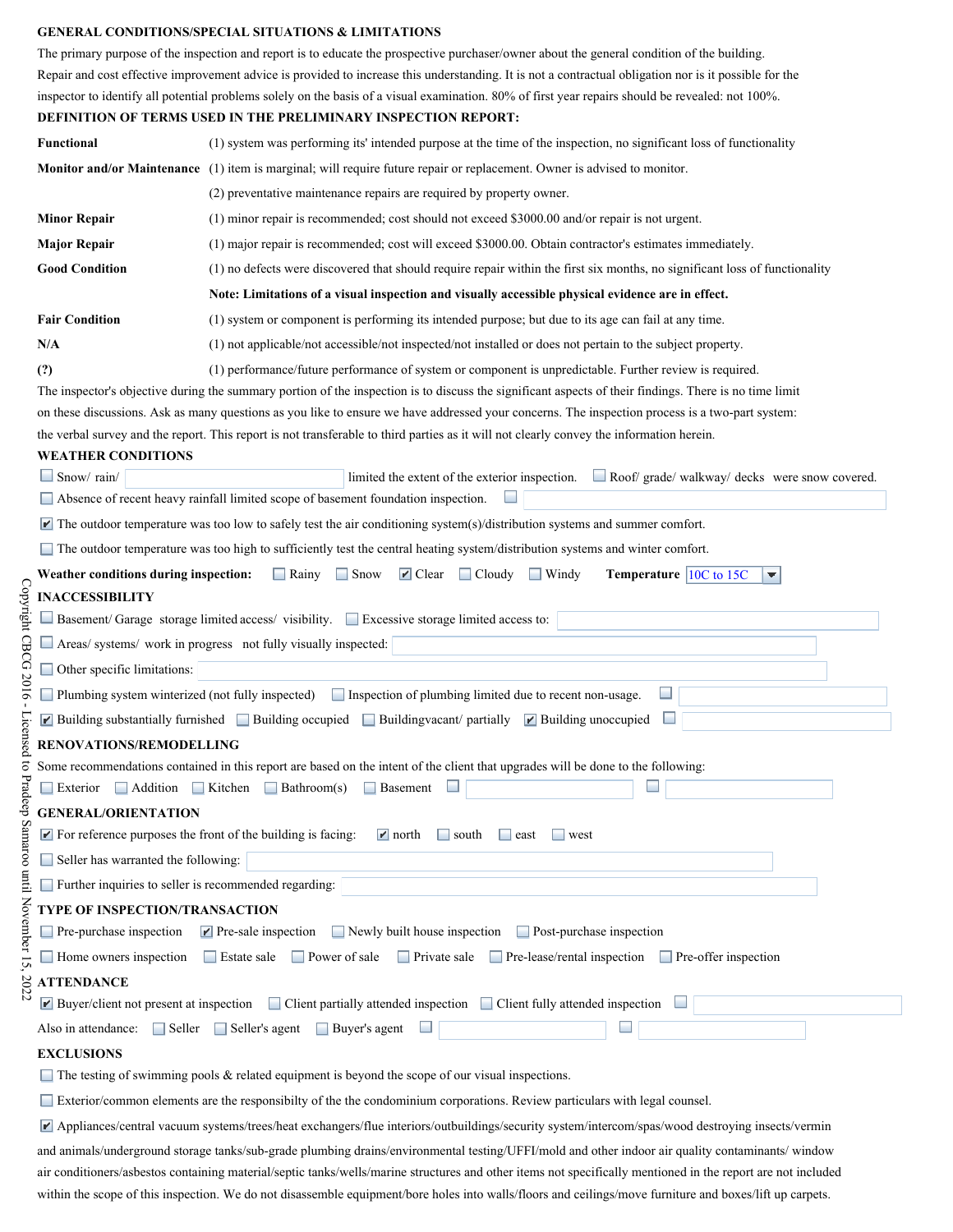### **COST ALLOWANCES/TIME FRAMES AND SHORT TERM COURSE OF ACTION YOUR EXPECTATION LEVEL**  We have included this summary to help you prepare and budget for future work. Please be cautioned that the following noted items represent the minimum amount of work that you will address in the future. Be aware that you may receive opinions from other tradespeople or knowledgeable parties that can vary drastically from our own. In this instance we require you to contact us immediately to seek clarification or request a site inspection at no further expense. **GENERAL CONDITION AT THE TIME OF THE PRELIMINARY INSPECTION**  The subject property requires less current repair consideration than the average house/building of similar vintage The subject property requires an average amount of repair consideration compared with other houses/buildings of similar vintage. The subject property requires more current repair consideration than the average house/building of similar vintage. **The average annual repair/maintenance budget for a home/building of similar size and vintage is:** \$3500-\$4500 ÷ **YOUR MINIMUM BUDGET ALLOWANCE:**   $\blacksquare$  over the first 0 - 2 years  $\blacksquare$  over the first 0 - 5 Years  $\blacksquare$  over the course of **To address the functional concerns listed below you must budget at the very least the following amount:**   $\Box$  \$2000-\$5000  $\Box$  \$5000-\$10000  $\Box$  \$10000-\$15000  $\Box$  \$15000-\$20000  $\Box$ **AREAS REQUIRING CONSIDERATION**  Roofing Systems: Roof Coverings Exvestroughs/down pipes Overhangs Chimneys/flashings Skylights Exterior: Brick/sidings/walls Windows/doors Site drainage Porches/decks Painting Garage/sheds Driveway/walkway Landscaping Fencing/gates  $\Box$ Structures: Crawlspaces Beams/columns Floors Floors Foundation wall  $\Box$ Electrical Systems: Main service/panels Lighting fixtures/switches Branch wiring Receptacles/outlets FGFCI Heat/Cool Systems: Furnace/boiler Distribution: ducts/rads AC system Filters/humidifiers Plumbing Systems Main water service Distribution piping Drains/vents Fixtures/fittings Interiors: Kitchen Basement spaces Bathrooms Attic/roof spaces Fireplaces Walls/ceilings Floor coverings Stairs/railings Appliances Decorating Decorating General annual & seasonal exterior/interior building maintenance & small repairs  $\Box$ **YOUR RECOMMENDED COURSE OF IMMEDIATE ACTION:**  Please review the preliminary report in its entirety and ask for clarification on any matter. This page must not be relied upon in isolation. Prior to continuing with the next step of the transaction/project consider the issues listed in the report. We advise you to consult with your realtor or lawyer regarding options on how to proceed. Also instruct your lawyer to obtain Title Insurance for you.You should request additional inspections as outlined in the full report to address your special concerns and/or matters that we can not inspect. You must also factor the limitations of the building inspection in your decision making process. 80% of first year repairs should be revealed: NOT 100%. Therefore you must anticipate and budget for the 20% unforeseen deficiencies that will not be discovered by a visual inspection. You must ask the seller for invoices/applicable warranties/plans and/or permits for work completed in the last five years.

Consider all deficiencies related to health/ safety issues and uncontrolled water problems as urgent matters.

| See survey summary on preceding page for priorities and costs.                                              | ▼                   |   |
|-------------------------------------------------------------------------------------------------------------|---------------------|---|
| In houses of this era certain building materials were known to have the possibility of containing asbestos, |                     |   |
| These were plaster on ceiling and walls, vinyl floor tiles and acoustic ceiling tiles. As a precaution have |                     |   |
| these materials tested for asbestos before undertaking any major projects.                                  |                     |   |
|                                                                                                             |                     |   |
|                                                                                                             |                     |   |
| Further clarification regarding:                                                                            |                     |   |
|                                                                                                             | is required of the: | ▼ |
|                                                                                                             | is required of the: | ▼ |
| $\blacktriangleright$ Further inspection/evaluation is required regarding:                                  |                     |   |
| A W.E.T.T. fireplace technician inspection of the fireplace in the basement is required.                    | ▼                   |   |
|                                                                                                             | ▼                   |   |
|                                                                                                             | ▼                   |   |
|                                                                                                             |                     |   |

**OBTAIN CONTRACTORS QUOTES/REPAIR SPECIFICATIONS ON ANY MAJOR REPAIR NOTED HEREIN IMMEDIATELY.**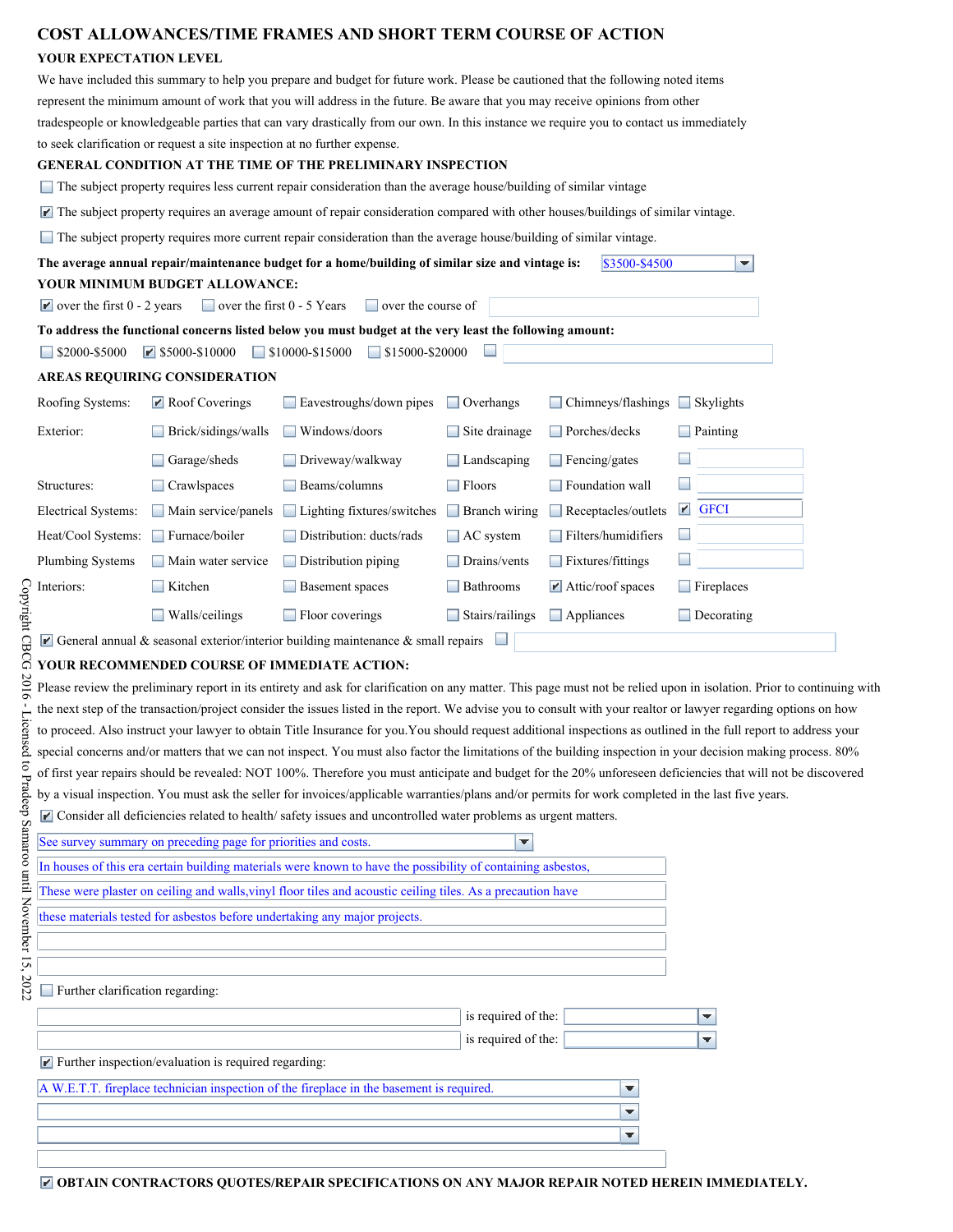| 1/2-Yr. Priority Key                                         | <b>ROOF STRUCTURES COVERINGS &amp; RELATED SYSTEMS</b>                                                                                                                                                                                |
|--------------------------------------------------------------|---------------------------------------------------------------------------------------------------------------------------------------------------------------------------------------------------------------------------------------|
| $\mathbb{N}\mathbb{N}$                                       | <b>METHOD OF ROOF INSPECTION</b>                                                                                                                                                                                                      |
| Minor Repair<br>Major Repair<br><b>Monitor</b><br>Functional | Fully accessed (walked on)<br>At ground with binoculars (too steep/inaccessible)<br>$\Box$ At eaves<br>Note: (limitations in effect)                                                                                                  |
|                                                              | <b>LIMITATIONS</b>                                                                                                                                                                                                                    |
|                                                              | Majority of the above elements were snow/ ice/ frost covered. Flat roof is covered with gravel/ decking<br>Due to the unpredictable and latent nature of roof leaks no assurances or warranty can be provided that your roof will not |
|                                                              | leak within the approximated expected lifespan stated in this report. Ice damming problems are beyond our ability to predict.                                                                                                         |
|                                                              | <b>ROOF COVERINGS TYPE</b>                                                                                                                                                                                                            |
|                                                              | $\blacktriangleright$ Asphalt shingles are the principal roof covering of the building.<br>Asphalt shingles cover all sloping roof surfaces of the building.                                                                          |
|                                                              | covers the principal flat roof surfaces of the building.                                                                                                                                                                              |
|                                                              | is the principal roof covering of the building.                                                                                                                                                                                       |
|                                                              | covers the roof surface at the                                                                                                                                                                                                        |
|                                                              | $\mathbf{r}'$<br>Used drone to inspect roof                                                                                                                                                                                           |
| V                                                            | ROOF COVERINGS CONDITION (where visible)                                                                                                                                                                                              |
|                                                              | Estimated remaining lifespan of roof shingles/coverings:<br>NOTE: Estimated lifespan based on visible portion of roof only.                                                                                                           |
|                                                              | $\Box$ ?<br>$=$ 1<br>years<br>total area                                                                                                                                                                                              |
|                                                              | $\Box$ ?<br>$=$<br>years                                                                                                                                                                                                              |
|                                                              | General condition of flat roof coverings:<br>Good<br>$\Box$ Fair<br>$\Box$ Poor<br>$\Box$ ?                                                                                                                                           |
|                                                              | Current repair is required at:                                                                                                                                                                                                        |
|                                                              | Roof covering replacement is required at:                                                                                                                                                                                             |
|                                                              | $\blacksquare$ High probability of replacement of total<br>roof coverings within $\boxed{1}$<br>years.<br>Repairs/roofing tune-up is required soon/before next application of roof coverings<br>Annual visual inspection required.    |
|                                                              | Trim tree branches/ vines away from roof edge.<br>Tree removal recommended at:                                                                                                                                                        |
|                                                              |                                                                                                                                                                                                                                       |
|                                                              | ROOF/WALL FLASHINGS & JOINTS (where visible)                                                                                                                                                                                          |
|                                                              | $\blacksquare$ All/most flashings are in $\blacksquare$ Good condition $\blacksquare$ Fair condition                                                                                                                                  |
|                                                              | $\Box$ Repair/replace/ install flashings at:                                                                                                                                                                                          |
|                                                              | Repair/replace all flashings with next roof covering replacement.<br>$\Box$ Caulking rec'd at:                                                                                                                                        |
|                                                              | Repairs/maintenance required before next application of roof coverings: (ie) caulking or tarring<br><b>ROOF DRAINAGE</b>                                                                                                              |
|                                                              | Type: MAluminum<br>Galvanized steel Plastic Copper Lead Hoppers/Scuppers                                                                                                                                                              |
|                                                              | Roof drainage is in: $\mathbb{F}$ Good condition $\Box$ Fair condition $\Box$ Seasonal cleaning required                                                                                                                              |
|                                                              | Gutters Downpipes/ drains require repair/ extending/ painting at:                                                                                                                                                                     |
|                                                              | Extend downpipe from upper level roof directly into lower gutter/eavestrough.<br>Repair loose gutters; nails.                                                                                                                         |
|                                                              | $\Box$ Extend/relocate downpipe(s) at<br>corner/ side 4'-6' away from building<br>Add drainage pads                                                                                                                                   |
|                                                              | Replacement/ Installation of gutters/ downpipes recommended at:                                                                                                                                                                       |
|                                                              | Gutters & downpipes are approaching end of functional life.<br>Caulking at leaky joints required.                                                                                                                                     |
|                                                              | <b>SOFFIT AND FASCIA</b>                                                                                                                                                                                                              |
|                                                              | Type: <u>Maluminum</u><br>$\Box$ Plywood<br>$\Box$ Wood<br>$\Box$ Vinyl                                                                                                                                                               |
|                                                              | Fair condition Painting of soffit/ fascia required<br>$\blacksquare$ Good condition<br>Soffit & fascia are in:<br>Repairs are required/ recommended at:                                                                               |
|                                                              | $\Box$ Replacement/new aluminum cladding of soffit/fascia is recommended in future.                                                                                                                                                   |
|                                                              | <b>SKYLIGHTS ROOF WINDOWS &amp; SOLARIUMS</b>                                                                                                                                                                                         |
|                                                              | Type: Factory built Home-made (usually of sub-standard quality)<br>Units are in:<br>Good condition<br>$\Box$ Fair condition<br>Evidence of leakage at:                                                                                |
|                                                              | Annual maintenance/ caulking recommended. Repair/replace:                                                                                                                                                                             |
|                                                              |                                                                                                                                                                                                                                       |
|                                                              |                                                                                                                                                                                                                                       |

See Additional Comment Page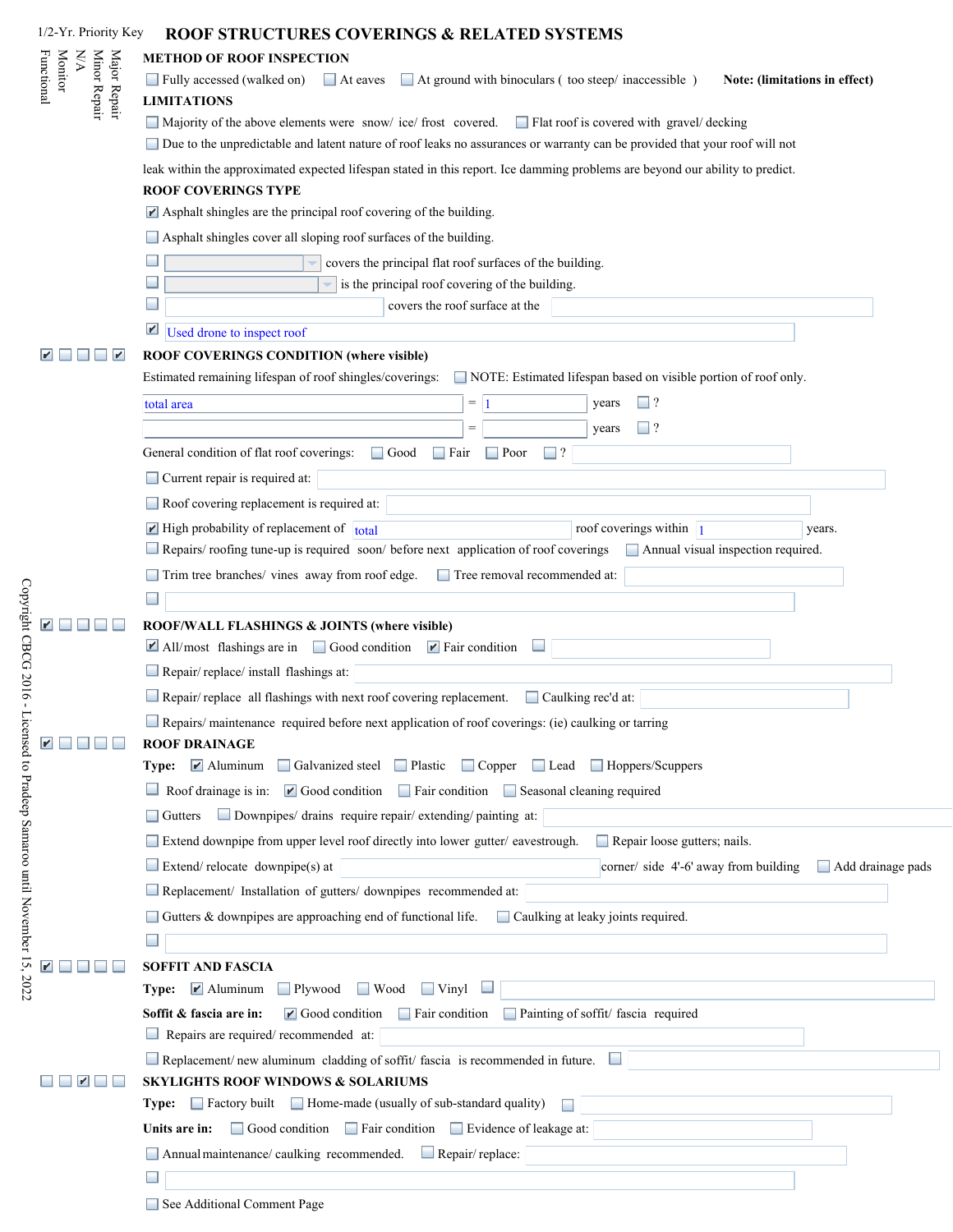

Shingles are badly worn on the south and west surfaces of the roof. Expect to replace within 1 year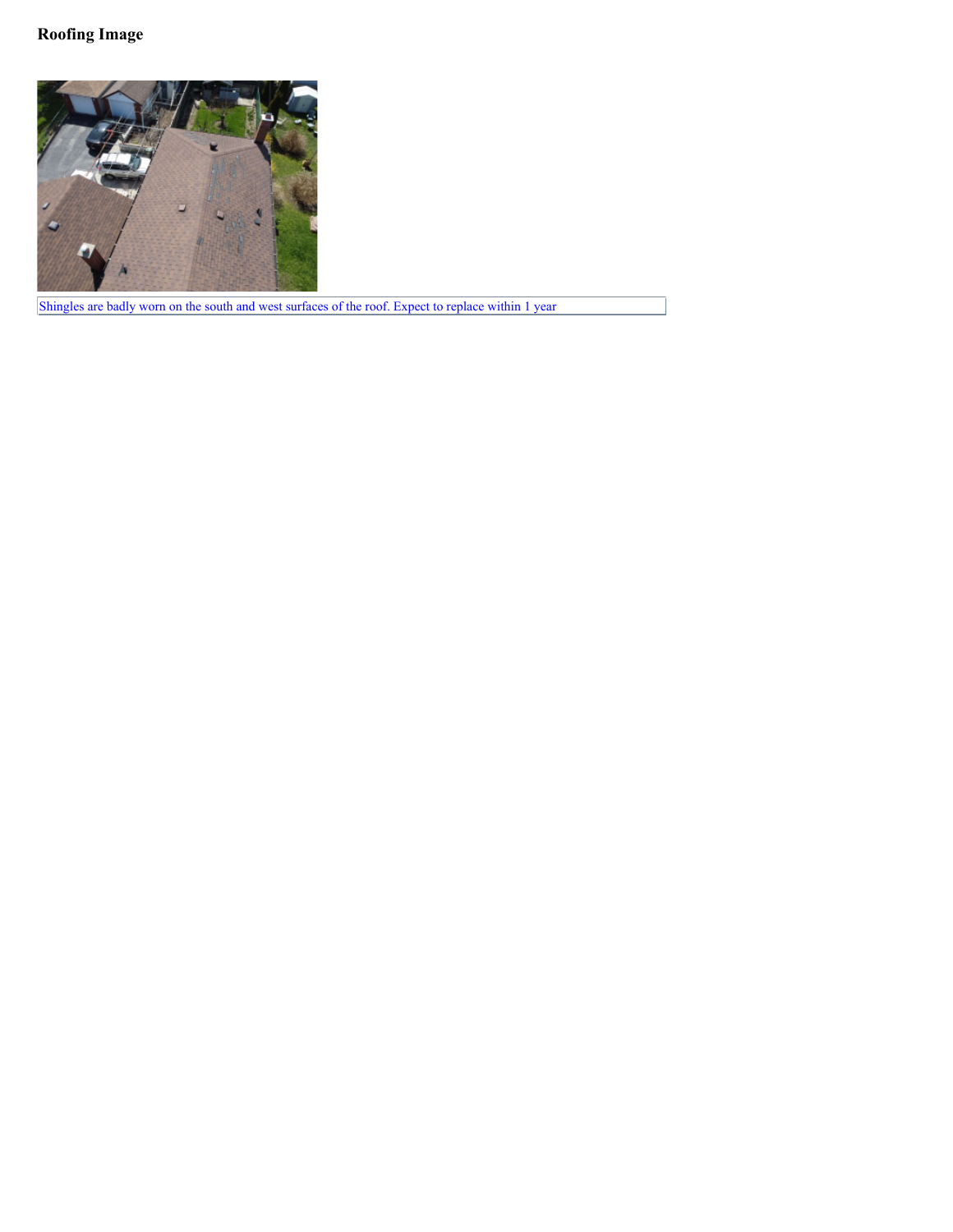| 1/2-Yr. Priority Key                                         | <b>EXTERIOR (GENERAL CONDITIONS)</b>                                                                                                                                                                                |
|--------------------------------------------------------------|---------------------------------------------------------------------------------------------------------------------------------------------------------------------------------------------------------------------|
| $\mathbb{W}\mathbb{A}$                                       | Approximate age of building is $ 70\rangle$<br>years. Building has been substantially renovated<br>$\Box$ N/A<br>years ago.                                                                                         |
| <b>Monitor</b><br>Minor Repair<br>Major Repair<br>Functional | <b>TYPE OF STRUCTURE</b><br><b>CONSTRUCTION TYPE OCCUPANCY TYPE</b>                                                                                                                                                 |
|                                                              | Wood frame<br>$\blacktriangleright$ Detached<br>$\blacktriangleright$ Single family dwelling<br>$\Box$ Duplex                                                                                                       |
|                                                              | <b>Brick</b> veneer<br>Semi-detached<br>Basement apt. added<br>$\Box$ Triplex                                                                                                                                       |
|                                                              | Row house/fully attached<br>$\blacktriangleright$ Solid masonry<br>Multi-purpose occupancy<br>$\Box$ Fourplex                                                                                                       |
|                                                              | Condominium/townhouse<br>$\Box$ Wood frame-upper level $\Box$<br>Multiplex                                                                                                                                          |
|                                                              | Brick front only                                                                                                                                                                                                    |
|                                                              | <b>EXTERIOR WALLS/WALL COVERINGS</b>                                                                                                                                                                                |
|                                                              | Brick/Masonry (inspected at grade level)                                                                                                                                                                            |
|                                                              | $\blacktriangleright$ Masonry units & mortar are in:<br>$\blacktriangleright$ Good condition<br>Fair general condition.                                                                                             |
|                                                              | Mortar repair; tuck point recommended at:                                                                                                                                                                           |
|                                                              | Brick repair required at:                                                                                                                                                                                           |
|                                                              | Non-structural cracks noted which could/should be repaired.<br>Repair sills at:                                                                                                                                     |
|                                                              | Wall sidings (inspected at grade level)<br>Type: Aluminum Vinyl Wood<br>$\Box$ Insulbrick<br>Stucco/ EIFS                                                                                                           |
|                                                              | Good condition<br>Fair general condition. Repair required/ recommended at:                                                                                                                                          |
|                                                              | New wall coverings/re-cladding recommended at:                                                                                                                                                                      |
|                                                              | Application of protective coatings (paint/stain) recommended to most/ all wood/ other surfaces.                                                                                                                     |
|                                                              | Caulking/minor repairs at trimwork:                                                                                                                                                                                 |
|                                                              | <b>Foundation Wall (above grade)</b>                                                                                                                                                                                |
|                                                              | Foundation wall is in:<br>Good condition<br>$\blacktriangleright$ Fair condition<br>$\blacktriangleright$ Non-structural cracks noted                                                                               |
|                                                              | Requires tuck pointing at:                                                                                                                                                                                          |
|                                                              | Requires parging/repair at: throughout. Monitor cracks on west garage wall                                                                                                                                          |
|                                                              | <b>Chimneys</b>                                                                                                                                                                                                     |
|                                                              | Metal Side wall venting<br><b>Type:</b> $\mathbb{I}$ Masonry<br>$\Box$ None required<br>$\blacksquare$ Good condition<br>$\Box$ Fair condition $\Box$ Requires repair/ tuck pointing<br>$\Box$ Flue cap recommended |
|                                                              | Requires new chimney cap/ drip edge<br>$\Box$ Requires rebuilding/extending<br>Remove obsolete chimney                                                                                                              |
| K<br>and the first time                                      | <b>Exterior Doors</b>                                                                                                                                                                                               |
|                                                              | $\blacksquare$ Good condition<br><b>Exterior doors at:</b><br>$\blacktriangleright$ Side<br>$\Box$ Rear are in:<br>$\blacktriangleright$ Front<br>$\Box$ Fair condition                                             |
|                                                              | $\Box$ Repair/replace:                                                                                                                                                                                              |
|                                                              | Repair/replace hardware at:<br>Install storm/ screen door at:                                                                                                                                                       |
|                                                              | $\Box$ Upgrade/ caulking/ painting<br>Upgrade weather stripping<br>Upgrade locks at:                                                                                                                                |
|                                                              | <b>Windows (General)</b>                                                                                                                                                                                            |
|                                                              | $\Box$ Aluminum<br>Wood/ aluminum storms<br><b>Material Type:</b><br>$\Box$ Wood<br>$\blacktriangleright$ Vinyl trim                                                                                                |
|                                                              | Sashless<br>$\blacktriangleright$ Horizontal sliding<br>$\Box$ Single/Double-hung<br>$\Box$ Casement<br><b>Predominant styles:</b>                                                                                  |
|                                                              | $\blacksquare$ Good condition<br>Fair condition<br>Upgrade caulking/painting<br>Windows are in:                                                                                                                     |
|                                                              | Storm/ screen systems are recommended to be upgraded at:                                                                                                                                                            |
|                                                              | $\Box$ Repair/ replace window frame/ sills at                                                                                                                                                                       |
| $\mathbf{r}$                                                 | Window refurbishing/ replacement recommended:<br><b>GRADING/SITE DRAINAGE/RETAINING WALLS</b>                                                                                                                       |
|                                                              | $\Box$ Fair grading conditions exist alongside the foundation(s) of the building.<br>Good condition                                                                                                                 |
|                                                              | $\blacktriangleright$ Side<br>Patio/walkway slopes toward wall<br>$\Box$ Rear<br>Grading conditions require improvement at:<br>$\Box$ Front                                                                         |
|                                                              | Retaining walls are in:<br>$\Box$ Good condition<br>$\blacktriangleright$ Fair condition                                                                                                                            |
|                                                              | Retaining walls require repair/replacement at:                                                                                                                                                                      |
|                                                              | Fair condition<br>Window wells are in:<br>$\Box$ Good condition                                                                                                                                                     |
|                                                              | Window well repair/ install at:                                                                                                                                                                                     |
|                                                              | See Additional Comment Page                                                                                                                                                                                         |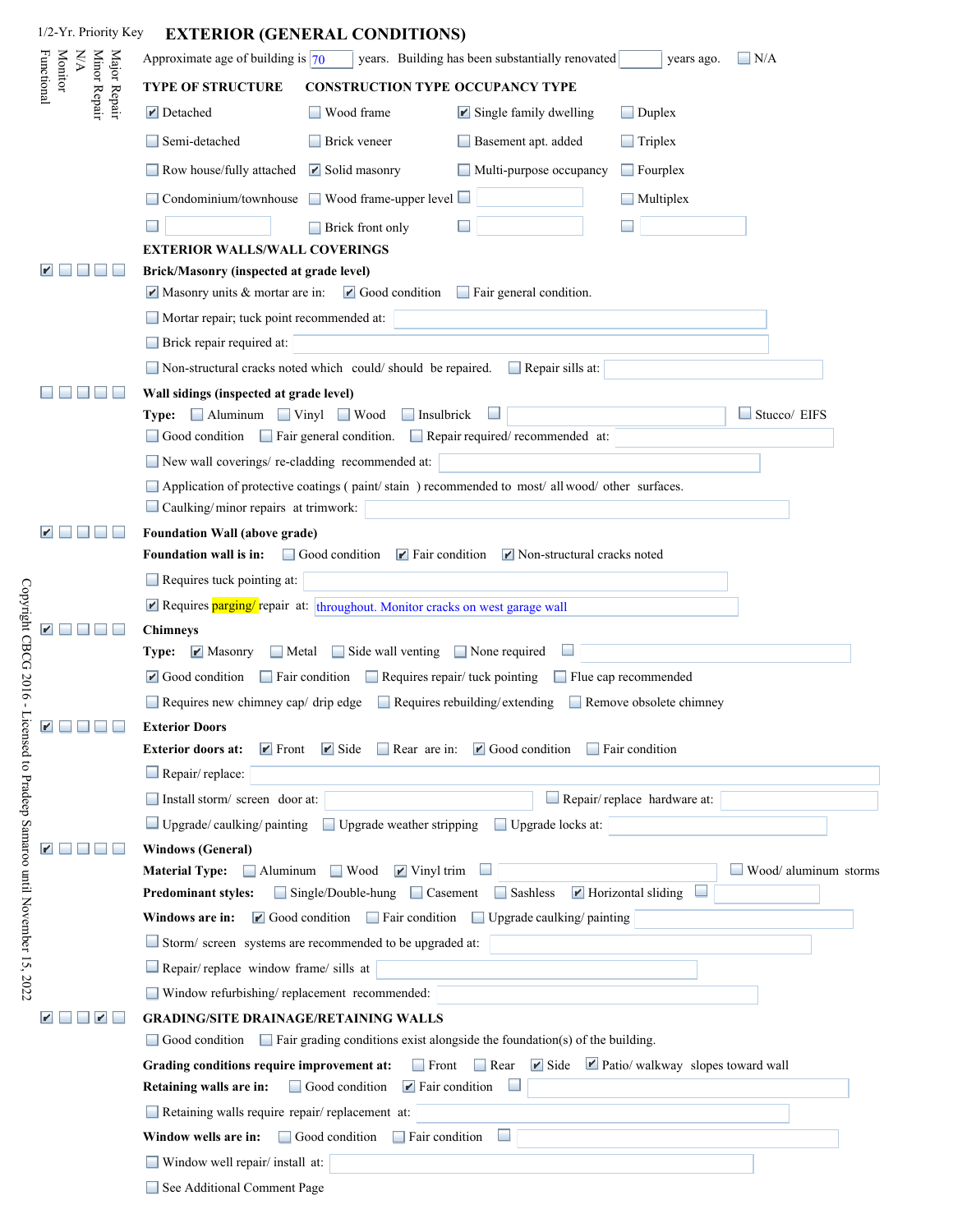| 1/2-Yr. Priority Key         | <b>EXTERIOR (GENERAL CONDITION) continued</b>                                                                                                                                                                                       |
|------------------------------|-------------------------------------------------------------------------------------------------------------------------------------------------------------------------------------------------------------------------------------|
| <b>A/A</b>                   | GARAGE/OUTBUILDING/CARPORT                                                                                                                                                                                                          |
| <b>Monitor</b><br>Functional | <b>Attached Garage</b><br>$\blacksquare$ Good condition<br>$\Box$ Fair condition<br><b>Poor</b> condition                                                                                                                           |
| Minor Repair<br>Major Repair | Gas proofing measures of common walls with house required; provide gas seal. Repair holes in walls/ cellings.                                                                                                                       |
|                              | Entry door into dwelling requires self-closing device /repair self-closure. Weather stripping/ caulking required to door/ frame.                                                                                                    |
|                              | Good condition Fair condition Poor condition/ Remove<br><b>Detached Garage</b>                                                                                                                                                      |
|                              | Solid Masonry<br>Brick Veneer Repairs to walls required<br><b>Structure type:</b><br>Wood Frame                                                                                                                                     |
|                              | <b>Roof Coverings</b>                                                                                                                                                                                                               |
|                              | $\Box$ Replace roof coverings soon<br>Good condition<br>$\Box$ Fair condition<br>Eavestroughs recommended/repair/install                                                                                                            |
|                              | Electrical power to garage is recommended<br>Caution: Underground/overhead wires supplying power to garage/shed.                                                                                                                    |
|                              |                                                                                                                                                                                                                                     |
|                              | <b>Overhead Door Operation</b><br>$\blacksquare$ Good condition<br>$\Box$ Fair condition<br>Requires repair/replacement/painting                                                                                                    |
|                              | <b>Automatic Door Operation</b><br>Install dedicated receptacle for garage door opener; avoid extension cord use.                                                                                                                   |
|                              | $\blacksquare$ Good condition $\blacksquare$ Fair condition<br>Requires repair/replacement<br>$\Box$ Adjust/no auto-reverse                                                                                                         |
| $\blacktriangleright$        | WALKWAYS/DRIVEWAYS<br>$\mathbf{r}$ Good condition<br>$\Box$ Fair condition                                                                                                                                                          |
|                              | Replacement of driveway/ walkway recommended.<br>Repair work required/recommended at: Walkway on west side slopes towards the house                                                                                                 |
|                              | PORCHES/DECKS/BALCONIES (egress to exterior)                                                                                                                                                                                        |
|                              | <b>Location:</b> Front<br>unable to access under deck<br>Type:<br>$\Box$ wood<br>masonry<br>$\mathbf{r}'$ concrete<br>steel<br>▼                                                                                                    |
|                              | $\blacksquare$ Good condition $\blacksquare$ Fair condition<br>Structural supports:                                                                                                                                                 |
|                              | $\blacksquare$ Good condition<br>$\Box$ Fair condition<br>Decking:                                                                                                                                                                  |
|                              | $\blacksquare$ Good condition<br>$\Box$ Fair condition<br>Steps/stairs:                                                                                                                                                             |
|                              | Guards/handrails:                                                                                                                                                                                                                   |
|                              | $\blacksquare$ Good condition $\blacksquare$ Fair condition $\blacksquare$ Guardrails low/ spacing unsafe/ repair/ missing<br>Location:<br>unable to access under deck<br>Type:<br>concrete<br>$\Box$ steel<br>▼<br>wood<br>masonry |
|                              |                                                                                                                                                                                                                                     |
|                              | Fair condition<br>Structural supports:<br>Good condition<br><b>The Contract of the Contract of the Contract</b>                                                                                                                     |
|                              | $\Box$ Fair condition<br>Decking:<br>Good condition                                                                                                                                                                                 |
|                              | $\Box$ Fair condition<br>Steps/stairs:<br>Good condition                                                                                                                                                                            |
|                              | Guards/handrails:<br>Good condition $\Box$ Fair condition $\Box$ Guardrails low/ spacing unsafe/ repair/ missing                                                                                                                    |
|                              | Handrail/guardrail recommended alongside steps at:                                                                                                                                                                                  |
|                              |                                                                                                                                                                                                                                     |
|                              | $\Box$ Winterized/could not test.<br><b>EXTERIOR PLUMBING CONDITIONS</b><br>Garden hose connection location:<br>$\blacktriangleright$ Side<br>Front<br>$\Box$ Rear<br>$\Box$ Garage<br>$\Box$ None                                  |
|                              |                                                                                                                                                                                                                                     |
|                              | Repair/replace at:<br>Good condition<br>$\blacktriangleright$ Fair condition                                                                                                                                                        |
|                              | Main vent stack(s)<br>$\blacksquare$ Good condition<br>$\Box$ Requires repair/ extending from roof                                                                                                                                  |
|                              | Good clearance from windows/ doors No evidence of vent stack for plumbing system visible.                                                                                                                                           |
|                              | <b>EXTERIOR ELECTRICAL CONDITIONS</b>                                                                                                                                                                                               |
|                              | $\blacktriangleright$ Side<br><b>Exterior plug receptacle location:</b><br>$\Box$ Rear<br>$\Box$ Garage<br>$\Box$ Front                                                                                                             |
|                              | Good condition $\Box$ Fair condition<br>Requires weatherproof cover<br>Receptacle not grounded                                                                                                                                      |
|                              | Requires repair/replacement at:<br>None provided. Installation of GFCI receptacle recommened.                                                                                                                                       |
|                              | $\blacksquare$ All/most exterior receptacles are required to be replaced with GFCI type.<br>Rework exposed cabling at exterior walls                                                                                                |
|                              | $\blacktriangleright$ Side entrance<br>$\blacksquare$ Garage $\blacksquare$<br><b>Lighting location:</b><br>$\blacksquare$ Main entrance<br>Rear entrance                                                                           |
|                              | $\blacksquare$ Good condition<br>Fixture(s) are in:<br>Fair condition                                                                                                                                                               |
|                              | $\Box$ Repair/replace at:<br>Installation recommended at:                                                                                                                                                                           |
|                              | Service entrance: (electrical cables feeding house from street transformer)                                                                                                                                                         |
|                              | $\triangleright$ Overhead entrance<br>Underground/lateral entrance                                                                                                                                                                  |
|                              | Mast head conduits/ meter base properly affixed to building.<br>Repairs are required at                                                                                                                                             |
|                              |                                                                                                                                                                                                                                     |
|                              |                                                                                                                                                                                                                                     |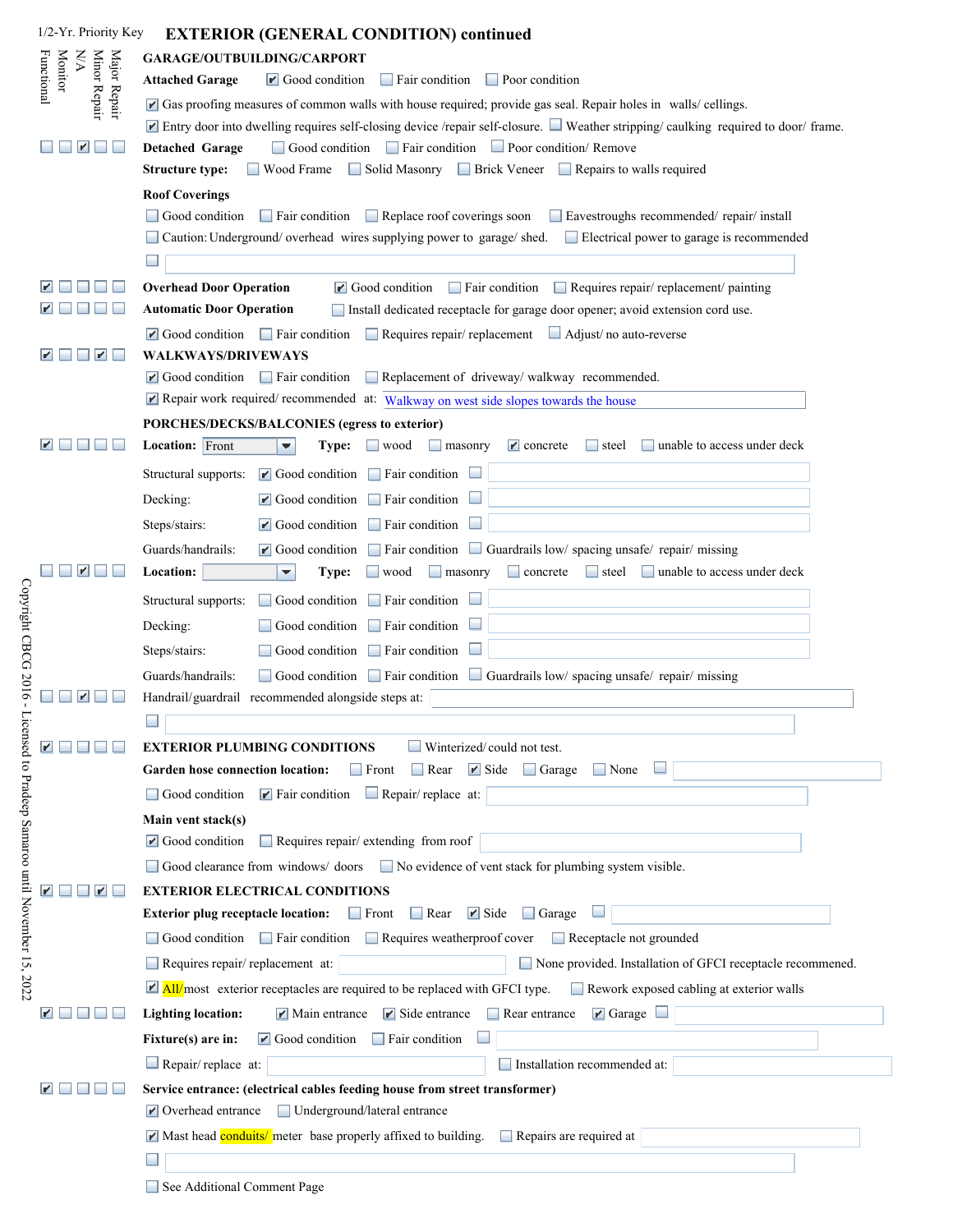# **Exterior Image**



Walkway slopes towards foundation wall on west side of house.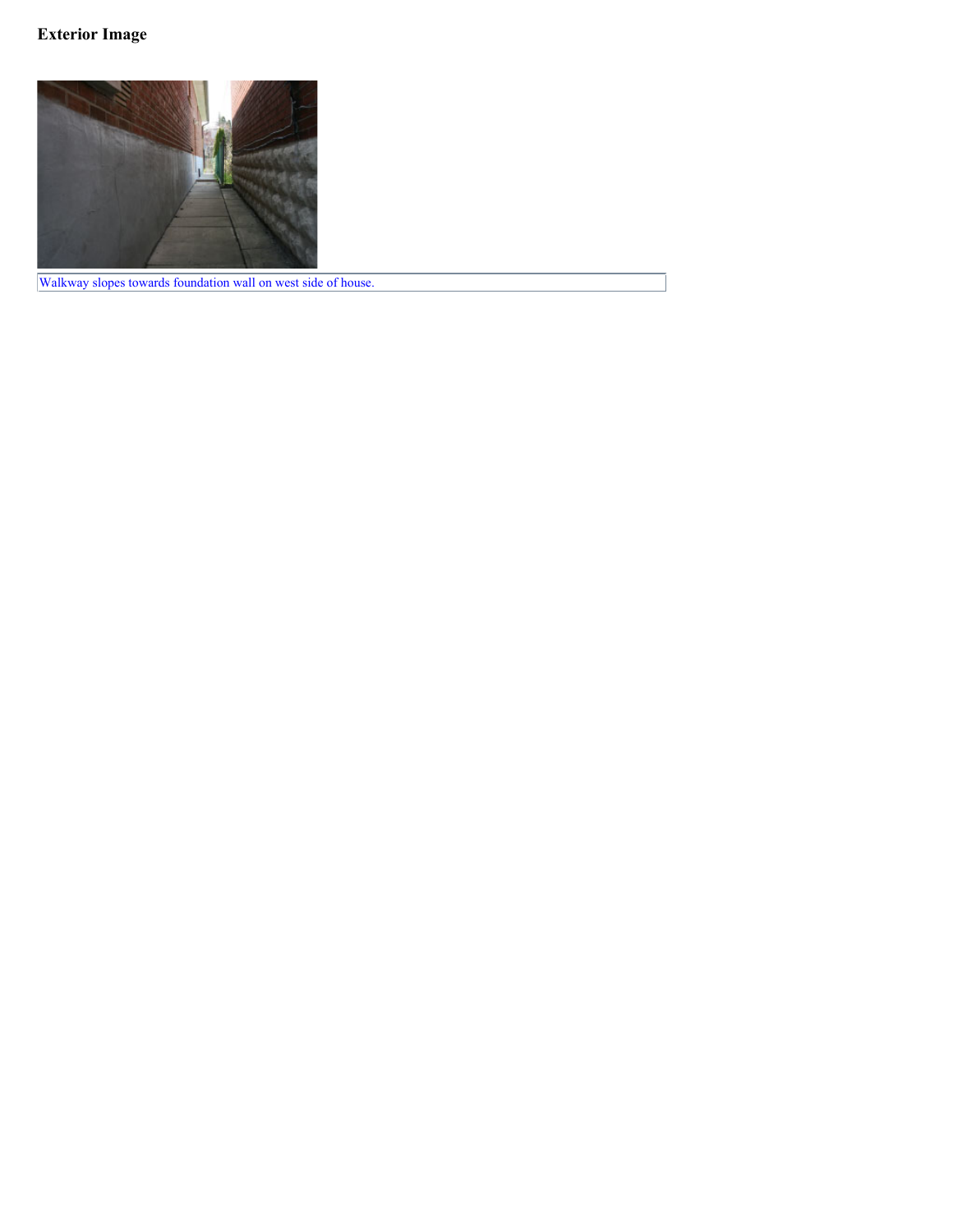| 1/2-Yr. Priority Key                                         | <b>FOUNDATIONS BASEMENTS &amp; STRUCTURES</b>                                                                                                                                             |
|--------------------------------------------------------------|-------------------------------------------------------------------------------------------------------------------------------------------------------------------------------------------|
| NA                                                           | <b>LIMITATIONS:</b>                                                                                                                                                                       |
| <b>Monitor</b><br>Minor Repair<br>Major Repair<br>Functional | $\blacktriangleright$ Substantially/partially finished basement/crawlspace limited observations.                                                                                          |
|                                                              | Due to the unpredictable and latent nature of basement leaks no assurances or warranty can be provided that your basement will not leak                                                   |
|                                                              | in the future. We caution you that it is common for basement leaks to develop at any time in the future where no such leaks existed in the past.                                          |
|                                                              | We cannot detect previous leaking or predict future leaking.                                                                                                                              |
|                                                              | $\Box$ We are unable to detect existence or type of mold at interior space. Further investigation is recommened.                                                                          |
|                                                              | FOUNDATION CONSTRUCTION TYPE                                                                                                                                                              |
|                                                              | $\blacksquare$ Continuous foundation $\blacksquare$ Masonry/ wood piers<br>$\Box$ Slab on grade<br>Wood beam on grade                                                                     |
|                                                              | <b>ACCESS/BASEMENT TYPE</b>                                                                                                                                                               |
|                                                              | $\blacksquare$ Full basement $\blacksquare$ Crawlspace<br>Basement & crawlspace combination Crawlspace fully/ partially accessed                                                          |
|                                                              | Crawlspace is interconnected with adjacent dwelling                                                                                                                                       |
|                                                              | FOUNDATION MATERIAL TYPE                                                                                                                                                                  |
|                                                              | Brick Stone <b>P</b> Concrete block<br>Poured concrete<br>Preserved wood foundation                                                                                                       |
|                                                              | $\blacktriangleright$ Foundation wall interiors not accessible for visual inspection.<br>Load-bearing components not visually accessible.                                                 |
|                                                              | Non-structural cracks were observed which could be a source of future water penetration.                                                                                                  |
|                                                              |                                                                                                                                                                                           |
|                                                              | <b>EXTENSION/ADDITION</b><br>is supported with a different foundation type than the main building.<br>at the<br>$\overline{\phantom{a}}$                                                  |
|                                                              | Masonry/ wood piers Slab on grade<br>Continuous concrete<br>Wood beam on grade                                                                                                            |
|                                                              | $\Box$ Full basement $\Box$ No visible accessibility $\Box$ Access to crawlspace is recommended.                                                                                          |
|                                                              | Repairs/improvements are required at:                                                                                                                                                     |
|                                                              |                                                                                                                                                                                           |
|                                                              | <b>INTERIOR COLUMNS &amp; BEAMS/INTERIOR LOAD SUPPORTS (BASEMENT LEVEL)</b><br><b>Columns &amp; Walls:</b><br>$\blacksquare$ Masonry<br>$\Box$ Not visible<br>$\Box$ Wood<br>$\Box$ Steel |
|                                                              |                                                                                                                                                                                           |
|                                                              | Paralam/Engineered wood<br>$\Box$ Wood<br>$\Box$ Steel<br>$\Box$ Not visible<br><b>Beams:</b>                                                                                             |
|                                                              | $\blacksquare$ Good condition where visible $\blacksquare$ Fair condition where visible<br>Support system members are in:                                                                 |
|                                                              | Repairs to support load are required at:                                                                                                                                                  |
|                                                              | <b>FLOOR (BASEMENT)</b>                                                                                                                                                                   |
|                                                              | $\blacktriangleright$ Finished (covered; limited observations)<br>$\blacksquare$ Concrete<br>$\blacksquare$ Good condition<br>$\Box$ Fair condition                                       |
|                                                              | $\Box$ Unfinished/exposed soil Raised wood(limited observations) Removal of raised wood sub-floor is recommended.                                                                         |
|                                                              |                                                                                                                                                                                           |
|                                                              | FLOOR JOISTS/FLOOR SYSTEM                                                                                                                                                                 |
|                                                              | Type (floor & ceiling joists where visible)                                                                                                                                               |
|                                                              | $\blacktriangleright$ Wood joists<br><b>Wood Trusses</b><br>Steel joists/concrete deck<br>EWP                                                                                             |
|                                                              | Fair condition where visible<br>$\blacktriangleright$ Good condition where visible<br>Floor system appears to be in:                                                                      |
|                                                              | $\Box$ Repair/replace floor joists at:<br>Some localized repairs/ defects                                                                                                                 |
|                                                              | <b>BASEMENT WINDOWS/VENTILATION &amp; INSULATION</b>                                                                                                                                      |
|                                                              | $\blacksquare$ Good ventilation $\blacksquare$ Fair natural ventilation supplied to basement/crawlspace.<br>None                                                                          |
|                                                              | Replacement/ upgrade of all/some basement windows are recommended.                                                                                                                        |
|                                                              | Supply ventilation to:<br>Weather strip cold storage room door.                                                                                                                           |
|                                                              | Insulation recommended at:<br>Replace door to cold storage room.                                                                                                                          |
|                                                              | <b>WATER SEEPAGE/PENETRATION (visible condition only with use of moisture meter)</b>                                                                                                      |
|                                                              | NOTE: A mold/IAQ inspection is recommended in the event of active water leaks/dampness or high humidity levels.                                                                           |
|                                                              | No visual evidence of active water penetration through foundation walls.<br>$\Box$ ?<br>(limitations of visual inspection are in effect)                                                  |
|                                                              | Dampness/ efflorescence noted on foundation walls.<br><u>Dampness</u> / moisture observed at cold storage room.                                                                           |
|                                                              | Active leaking/seeping observed through foundation walls at:                                                                                                                              |
|                                                              | $\mathbf{r}$<br>Water stain on east wall was measured and dry. Previous leak from outside hose bib                                                                                        |
|                                                              | Possible major damage to interior finishes as result of ongoing/previous leaks and moisture. Further review recommended.                                                                  |
|                                                              | $\blacktriangleright$ Previous leaking/seeping which measured dry observed through foundation walls at: $\frac{r}{r}$ rec room                                                            |
|                                                              | $\blacktriangleright$ All areas of foundation walls not thoroughly inspected due to finished wall coverings and storage of material/etc.                                                  |
|                                                              |                                                                                                                                                                                           |

|  | See Additional Comment Page |
|--|-----------------------------|
|  |                             |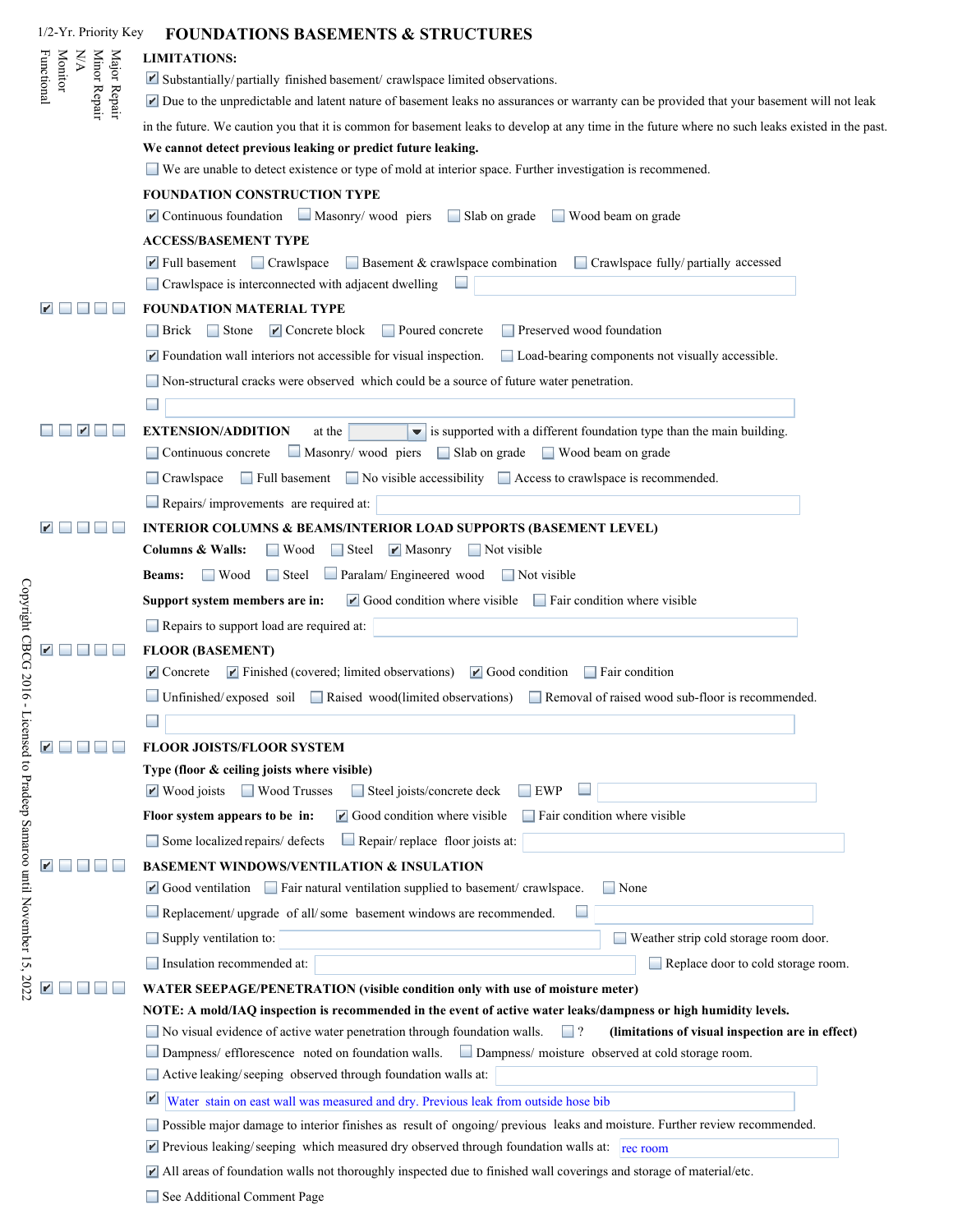| 1/2-Yr. Priority Key                                         | <b>ELECTRICAL SYSTEM</b>                                                                                                                                                                                                                                                                                                          |
|--------------------------------------------------------------|-----------------------------------------------------------------------------------------------------------------------------------------------------------------------------------------------------------------------------------------------------------------------------------------------------------------------------------|
| NN                                                           | <b>LIMITATIONS:</b>                                                                                                                                                                                                                                                                                                               |
| Minor Repair<br>Major Repair<br><b>Monitor</b><br>Functional | Ratio/percentage of different wiring types are minimums (if provided). Further review by a licensed electrician is required.                                                                                                                                                                                                      |
|                                                              | We cannot detect existence of knob & tube wiring behind walls and within junction boxes/outlet boxes.                                                                                                                                                                                                                             |
|                                                              | Access to main panel is restricted. Could not visually access or open main panel.                                                                                                                                                                                                                                                 |
|                                                              | Auxiliary systems not inspected: back-up generators, solar & battery power, low-voltage lighting, pool and spa systems.                                                                                                                                                                                                           |
|                                                              | <b>MAIN ELECTRICAL STATION</b>                                                                                                                                                                                                                                                                                                    |
|                                                              | Main disconnect rating:<br>$\Box$ 60A $\Box$ 100A $\Box$ 125A $\Box$ 200A $\Box$ 400A<br>А                                                                                                                                                                                                                                        |
|                                                              | $\Box$ 60A $\Box$ 100A $\Box$ 125A $\Box$ 200A $\Box$ 400A<br>Main panel service rating:<br>А                                                                                                                                                                                                                                     |
|                                                              | $\blacktriangleright$ Circuit breaker<br>$\Box$ Knife switch/cartridge fuse<br>Main power disconnect type:                                                                                                                                                                                                                        |
|                                                              | $\blacktriangleright$ 120V/240V<br>$\Box$ 347V/600V<br>Service entrance conductors:<br>$\blacktriangleright$ Not visible<br>Supply voltage:<br>$\Box$ 120V<br>$\Box$ Cu<br>$\Box$ Al                                                                                                                                              |
|                                                              | $\blacktriangleright$ Good condition<br>Not Determined<br>$\Box$ Requires repair/replacement<br>Grounding conductor:                                                                                                                                                                                                              |
|                                                              | Location of main and distribution panels:<br>$\blacktriangleright$ Basement Garage Attic<br><b>□</b> Shed                                                                                                                                                                                                                         |
|                                                              | Basement Garage Attic Shed<br>Location of auxiliary distribution panels:                                                                                                                                                                                                                                                          |
|                                                              | Condition of main/auxiliary panels:<br>$\blacksquare$ Good condition<br>$\Box$ Fair condition                                                                                                                                                                                                                                     |
|                                                              |                                                                                                                                                                                                                                                                                                                                   |
|                                                              | sized main distribution panel is installed. $\Box$ Labelling of branch circuit panels is recommended.<br>Adequate<br>▼                                                                                                                                                                                                            |
|                                                              |                                                                                                                                                                                                                                                                                                                                   |
|                                                              | $\blacktriangleright$ number of circuits are available to properly distribute intended load.<br>Adequate                                                                                                                                                                                                                          |
|                                                              | $\blacktriangleright$ distribution panel(s) are recommended(for future use).                                                                                                                                                                                                                                                      |
|                                                              | $\blacktriangleright$ Spare circuits available at distribution panel: $\blacktriangleright$ $\blacktriangleright$<br>No spare circuits are available. Auxiliary panel is recommended.                                                                                                                                             |
|                                                              | Double tapping noted at some circuits<br>Possible overloaded circuit situation. Monitor.                                                                                                                                                                                                                                          |
| $\blacktriangleright$                                        | DISTRIBUTION Note: Determining branch wiring types is limited to visual inspection only.                                                                                                                                                                                                                                          |
|                                                              | Predominant visible branch wiring type:<br>Knob & tube (old copper)<br>$\blacktriangleright$ Romex (conventional copper) 20<br>$\%$<br>$\Box$ ?<br>%                                                                                                                                                                              |
|                                                              |                                                                                                                                                                                                                                                                                                                                   |
|                                                              | Ungrounded older romex<br>BX (metallic sheathed)<br>$\%$<br>$\overline{\mathcal{L}}$<br>$\blacktriangleright$ Aluminum 80<br>$\overline{?}$<br>$\frac{0}{0}$<br>$\vert$ ?<br>$\%$                                                                                                                                                 |
|                                                              | ■ Note: Aluminum wiring is the original/principal branch wire type. ■ No unsafe conditions identified with outlets tested.                                                                                                                                                                                                        |
|                                                              | <b>BRANCH CIRCUITS OVERCURRENT PROTECTION:</b>                                                                                                                                                                                                                                                                                    |
|                                                              | At main distribution panel(s): $\ \cdot\ $ Glass fuses $\ \cdot\ $ Cartridge fuses $\ \cdot\ $ Breakers                                                                                                                                                                                                                           |
|                                                              | Glass fuses Cartridge fuses<br>At auxiliary panel(s):<br>$\Box$ Breakers                                                                                                                                                                                                                                                          |
|                                                              | <b>Fuses/breakers</b>                                                                                                                                                                                                                                                                                                             |
|                                                              | Properly sized fuses/ breakers are presently used to protect branch circuits.                                                                                                                                                                                                                                                     |
|                                                              | $\blacktriangleright$ Arc fault circuit interrupters (A.F.C.I) are recommended to be installed at panel to protect bedrooms/convenience receptacles.                                                                                                                                                                              |
|                                                              | General                                                                                                                                                                                                                                                                                                                           |
|                                                              | Good $\blacktriangleright$ lighting source is provided to all habitable areas & service rooms.                                                                                                                                                                                                                                    |
|                                                              | Additional lighting recommended at:                                                                                                                                                                                                                                                                                               |
|                                                              | Good $\blacktriangleright$ number of receptacles is provided to all habitable areas & service rooms.                                                                                                                                                                                                                              |
|                                                              | Additional receptacles recommended at:                                                                                                                                                                                                                                                                                            |
|                                                              | REPAIR/UPGRADING RECOMMENDATIONS                                                                                                                                                                                                                                                                                                  |
|                                                              | 100 AMPS 200 AMPS presently or upon the next home improvement undertaken.<br>Upgrade amperage of main service to:                                                                                                                                                                                                                 |
|                                                              | Most/some convenience receptacles in dwelling do not have secondary ground (i.e. 2 prong); add GFCI receptacles.                                                                                                                                                                                                                  |
|                                                              | Basement Garage Attic Panel<br>Rework poor wiring connections at:                                                                                                                                                                                                                                                                 |
|                                                              | Repair/replace lighting fixtures/ switches/ ceiling fans at:                                                                                                                                                                                                                                                                      |
|                                                              |                                                                                                                                                                                                                                                                                                                                   |
|                                                              | Repair/replace receptacles at                                                                                                                                                                                                                                                                                                     |
|                                                              | Missing coverplates/ loose outlets/ exposed cabling observed at:                                                                                                                                                                                                                                                                  |
|                                                              |                                                                                                                                                                                                                                                                                                                                   |
|                                                              | Installation/maintenance of smoke/CO alarms at all floor levels of the building/dwelling is required. I A.F.C.I. recommended/ bedrooms.<br>kitchen counter $\blacksquare$ exterior $\blacksquare$ garage/ outbuilding $\blacksquare$ bathrooms<br>$\Box$ spa/ whirlpool bath<br>$\blacksquare$ G.F.C.I. receptacles are req'd at: |
|                                                              |                                                                                                                                                                                                                                                                                                                                   |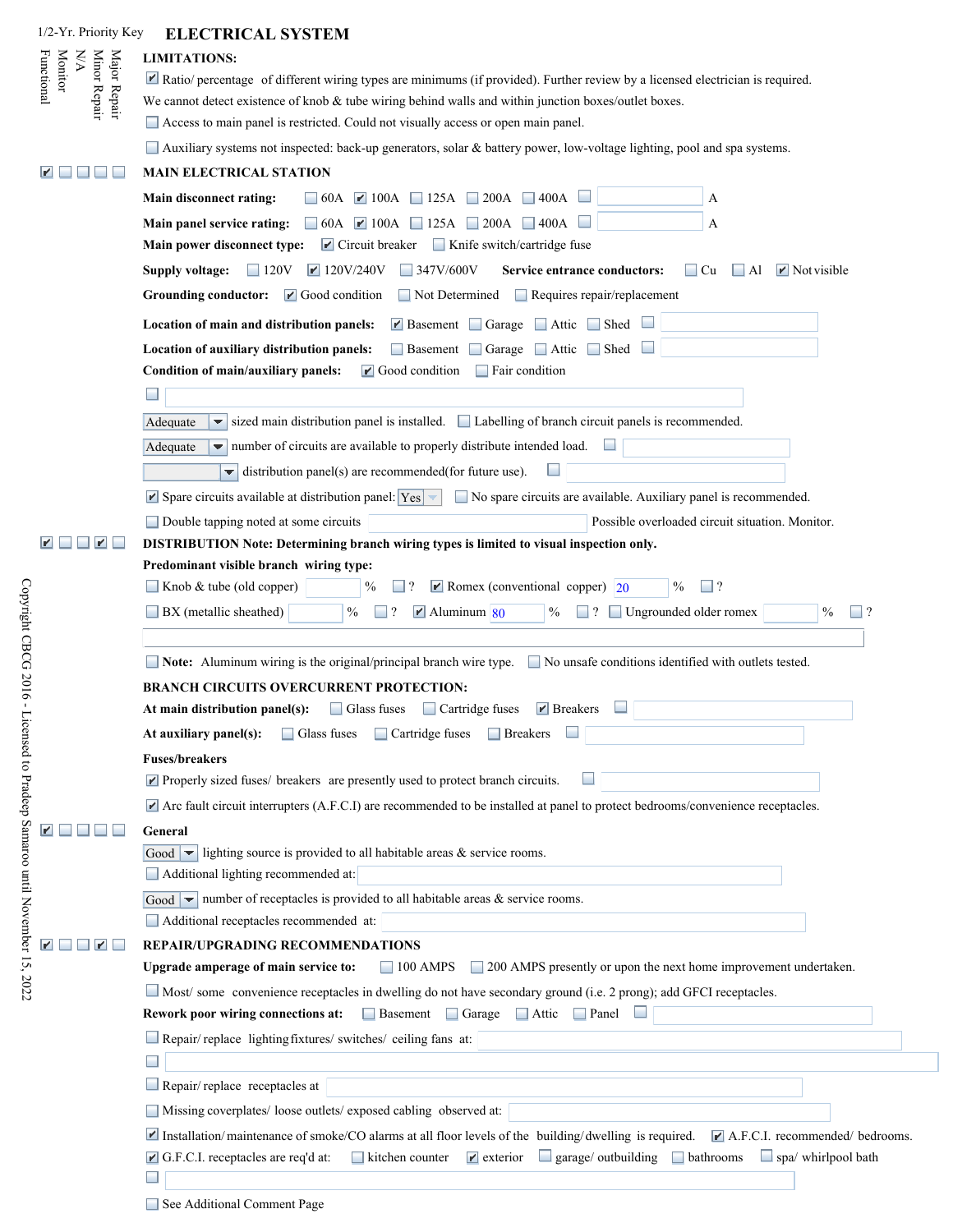# **Electrical Image**



Aluminum wiring is the main wiring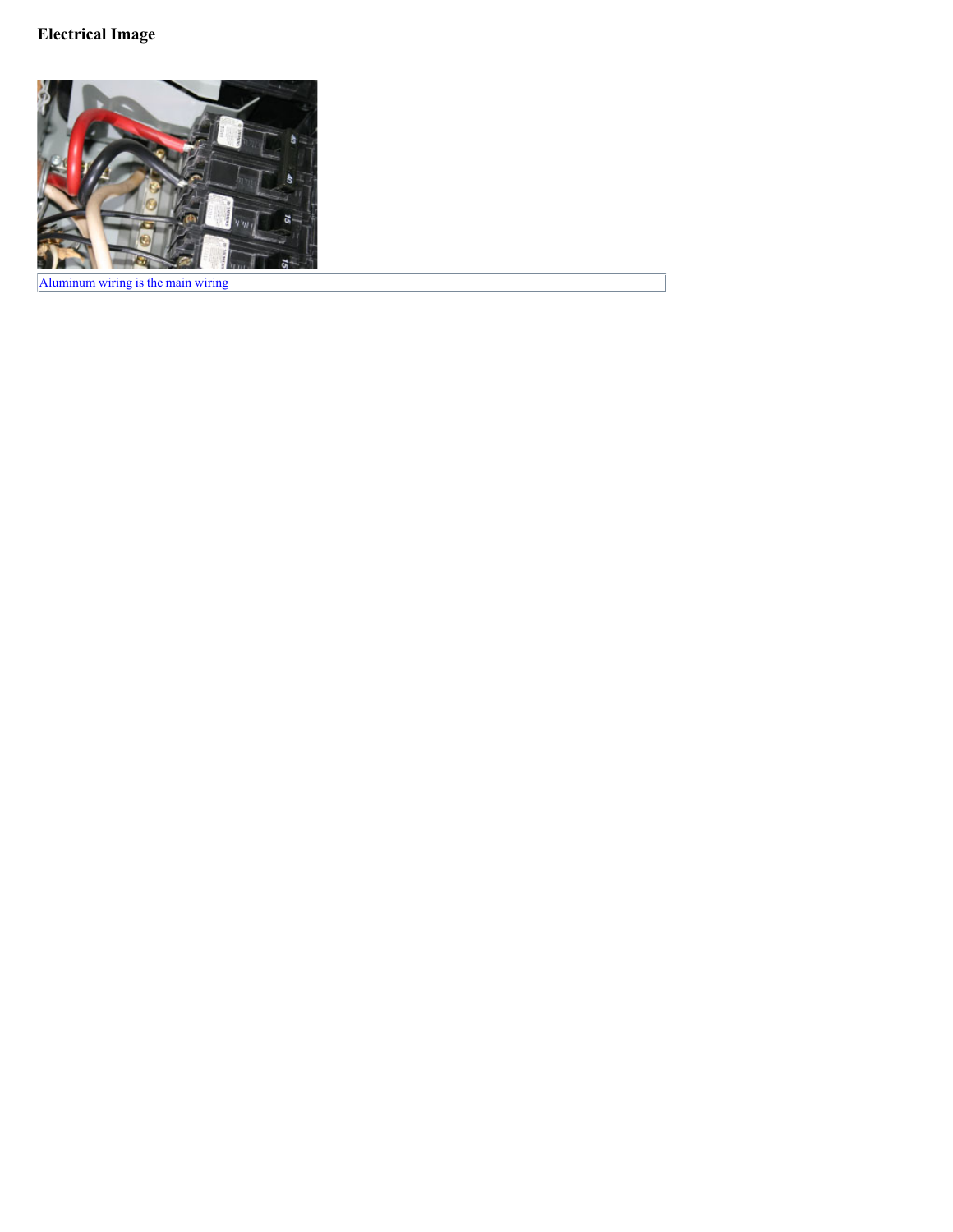| 1/2-Yr. Priority Key                                                     | <b>CENTRAL HEATING SYSTEM-FURNACE/FORCED AIR SYSTEMS</b>                                                                                                                                     |
|--------------------------------------------------------------------------|----------------------------------------------------------------------------------------------------------------------------------------------------------------------------------------------|
| $\mathbb{N}\mathbb{A}$                                                   | <b>LIMITATIONS</b>                                                                                                                                                                           |
| Minor Repair<br>Major Repair<br><b>Monitor</b><br><sup>-</sup> unctional | Determining winter comfort with specific areas is beyond the scope of a visual inspection.                                                                                                   |
|                                                                          | $\blacktriangleright$ The heat exchanger is concealed within the furnace and cannot be reviewed.                                                                                             |
|                                                                          | The outdoor temperature was too high to sufficiently review the heating system/ductwork and winter comfort.                                                                                  |
|                                                                          | <b>GENERAL COMMENTS</b>                                                                                                                                                                      |
|                                                                          | <b>B.T.U</b> rating $\vert$ 60<br><b>Energy source:</b><br>$\Box$ Oil<br>$\Box$ Gas<br>$\Box$ Electric                                                                                       |
|                                                                          | conventional warm air furnace<br>mid-efficiency warm air furnace<br><b>Furnace type:</b><br>high-efficiency warm air furnace                                                                 |
|                                                                          | Fan/coil unit<br>Commercial roof top unit<br>Ground source heat pump<br>HWT/Combo system                                                                                                     |
|                                                                          |                                                                                                                                                                                              |
|                                                                          | Approximate age of furnace $1 = \boxed{2}$<br>Approximate age of furnace $2 =$<br>years.<br>years.                                                                                           |
|                                                                          | Probability of furnace 1 replacement within the next<br>Medium<br>$\blacktriangleright$ Low<br>$\Box$ high<br>$\mathbf{1}$ ?<br>10<br>years                                                  |
|                                                                          | Probability of furnace 2 replacement within the next<br>$\Box$ high<br>Medium<br>$\Box$ ?<br>$\Box$ Low<br>years                                                                             |
|                                                                          | <b>Chimney flue interior:</b><br>Clay lined<br><b>Brick lined</b><br>$\blacksquare$ Direct vent<br>$\Box$ Metal lining of flue required.<br>$\Box$ Metal lined                               |
|                                                                          | <b>Furnace room ventilation:</b><br>$\blacksquare$ Good<br>∐ Fair                                                                                                                            |
|                                                                          | $\Box$ Requires replacement<br>$\Box$ Requires relocation<br><b>Thermostat condition:</b><br>$\blacksquare$ Good<br><b>Thermostat location:</b><br>$\blacktriangleright$ Good                |
|                                                                          | Heat source supplied to habitable areas/zones                                                                                                                                                |
|                                                                          | $\blacktriangleright$ Yes<br>$\Box$ No<br>$\mathbf{r}$ Yes<br>$\Box$ No<br>Main floor:<br>2nd floor:<br>$\Box$ No<br>3rd floor:<br><b>Basement:</b><br>$\Box$ Yes<br>$\Box$ Yes<br>$\Box$ No |
|                                                                          | Habitable room(s) not provided with a heat source:                                                                                                                                           |
|                                                                          | $\blacksquare$ Good overall condition $\blacksquare$ Fair overall condition<br>□ CO emission test required.<br>WARM AIR SYSTEM-FURNACE                                                       |
|                                                                          |                                                                                                                                                                                              |
|                                                                          | $\Box$ Fair $\Box$ Requires repair/ replacement<br>Drive/motor operation:<br>$\blacksquare$ Good                                                                                             |
|                                                                          | Requires repair/replacement/upgrade<br>Clean air/filtration system:<br>$\blacktriangleright$ Good<br>$\Box$ Fair                                                                             |
|                                                                          | Requires repair/ replacement/ removal/ upgrade<br>Central humidifier operation: Good<br>∐ Fair                                                                                               |
|                                                                          | Requires repair/replacement<br>Burner(s)/coil condition:<br>$\Box$ Fair<br>$\Box$ Good                                                                                                       |
|                                                                          | Limit and operating controls<br>$\blacksquare$ Good<br>$\Box$ Fair<br>$\Box$ Requires repair/ replacement                                                                                    |
|                                                                          | $\blacksquare$ Good $\blacksquare$ Fair $\blacksquare$ Requires repair/ replacement<br>Venting condition:                                                                                    |
|                                                                          | Annual servicing and cleaning recommended. $\Box$ Heating company insurance plan recommended. $\Box$ Air duct cleaning is recommended.                                                       |
|                                                                          | Further review required.<br>Carbon monoxide (CO) detector is required.(all levels) TSSA inspection tag missing.                                                                              |
|                                                                          | DISTRIBUTION SYSTEM - AIR DUCT SYSTEM                                                                                                                                                        |
|                                                                          | $\blacksquare$ Good $\blacksquare$ Fair $\blacksquare$ Requires repair<br>Condition of supply plenum:                                                                                        |
|                                                                          | Requires repair<br>Condition of return plenum:<br>$\blacksquare$ Good Fair                                                                                                                   |
|                                                                          | Condition of branch ducts:<br>Requires repair<br>$\blacksquare$ Good Fair                                                                                                                    |
|                                                                          | $\Box$ Requires repair<br>Condition of register/grilles:<br>$\blacksquare$ Good Fair                                                                                                         |
|                                                                          | Requires repair<br>Condition of return ducts/inlets:<br>$\blacksquare$ Good $\blacksquare$ Fair                                                                                              |
|                                                                          | $\Box$ Requires repair<br>Air flow at supply outlets:<br>$\blacksquare$ Good Fair                                                                                                            |
|                                                                          |                                                                                                                                                                                              |
|                                                                          |                                                                                                                                                                                              |
|                                                                          | HEATING FUEL STORAGE DISTRIBUTION SYSTEMS                                                                                                                                                    |
|                                                                          | $\blacktriangleright$ Location of gas shut off/ gas meter/oil tank valve: East side of house<br>Approximate age of oil tank                                                                  |
|                                                                          | $\blacksquare$ Good condition $\blacksquare$ Paint exterior gas piping<br>$\Box$ Requires repair/ replacement                                                                                |
|                                                                          | SUPPLEMENTARY HEATING (Cannot substantiate effectiveness of in-floor heating due to the limitations of a visual inspection)                                                                  |
|                                                                          | Electric heaters/ space heaters/ in-floor heat have been installed at the following areas:                                                                                                   |
|                                                                          | Supplementary heating is recommended at the following areas:                                                                                                                                 |
|                                                                          | Rooms above unheated space:<br>crawlspaces:<br>garages:                                                                                                                                      |
|                                                                          | NOTE: These rooms may be slightly cooler than other areas of the house during cold winter days.                                                                                              |
|                                                                          |                                                                                                                                                                                              |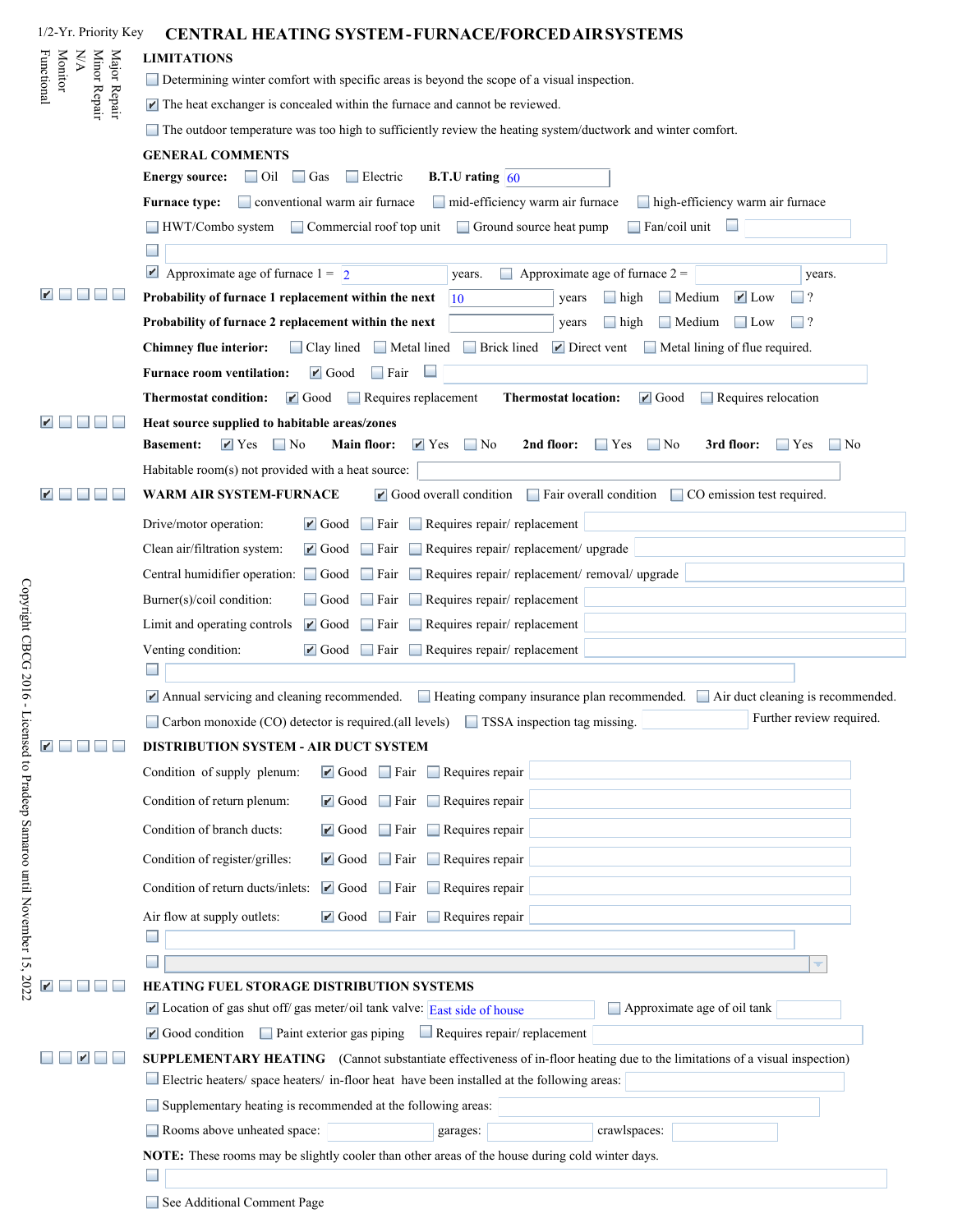| 1/2-Yr. Priority Key         | <b>CENTRAL AIR CONDITIONING SYSTEM</b>                                                                                                                                                         |  |  |  |
|------------------------------|------------------------------------------------------------------------------------------------------------------------------------------------------------------------------------------------|--|--|--|
| NA                           | <b>LIMITATIONS</b>                                                                                                                                                                             |  |  |  |
| <b>Monitor</b><br>Functional | $\blacktriangleright$ Due to the unpredictable nature of air conditioner failures no opinion can be given to system life expectancy or future performance.                                     |  |  |  |
| Minor Repair<br>Major Repair | □ Data plate was missing/ not legible; limited inspection. □ Winterized/covered could not review.                                                                                              |  |  |  |
|                              | Solariums/skylight vaults/lofts/3rd floor levels are difficult to cool. Supplementary cooling may be required.                                                                                 |  |  |  |
|                              | $\blacktriangleright$ The outdoor temperature was too low to safely activate the air conditioning system. Review prior to transaction closing                                                  |  |  |  |
|                              | <b>GENERAL INFORMATION</b>                                                                                                                                                                     |  |  |  |
|                              | $\blacktriangleright$ Electric<br>$\Box$ Combination system<br><b>Energy source:</b><br>$\Box$ Gas                                                                                             |  |  |  |
|                              | $\blacktriangleright$ Split system<br>$\Box$ Integral system<br>$\Box$ Heat pump<br>Condominium supply/fan coil unit<br><b>System type:</b>                                                    |  |  |  |
|                              | <b>Type:</b> $\blacksquare$ Air to Air $\blacksquare$ Ground source<br>Interior water cooled<br>$\Box$ Ductless system<br>$\Box$ Roof mounted                                                  |  |  |  |
|                              | Approximate estimated cooling capacity of system #1<br>B.T.U.'s or $\vert$ 2<br>٠.<br>$\Box$ ?<br>tons                                                                                         |  |  |  |
|                              | Approximate age of cooling system #1 $\vert$ 2                                                                                                                                                 |  |  |  |
|                              | B.T.U.'s or<br>$\sqsupset$ ?<br>Approximate estimated cooling capacity of system #2<br>$\overline{\phantom{a}}$ tons                                                                           |  |  |  |
|                              | Approximate age of cooling system #2<br>$\overline{\mathcal{L}}$                                                                                                                               |  |  |  |
|                              | <b>EXTERIOR EQUIPMENT (FOR SPLIT SYSTEMS ONLY)</b>                                                                                                                                             |  |  |  |
|                              | Unit properly mounted(level) on solid base. Yes No<br>Clear of shrubs or plant growth:<br>$\mathbf{Y}$ Yes<br>$\Box$ No                                                                        |  |  |  |
|                              | Unit properly positioned out of direct sunlight:<br>$\mathbf{Y}$ Yes<br>$\blacksquare$ No                                                                                                      |  |  |  |
|                              | Electrical connections satisfactory:<br>$\blacksquare$ Yes<br>    No                                                                                                                           |  |  |  |
|                              | $\blacksquare$ Good<br>$\Box$ Cleaning required<br>Condition of condenser fins:<br>$\Box$ Fair                                                                                                 |  |  |  |
|                              | Condition of insulation of low-pressure refrigerant line (where visibly accessible):<br>$\blacksquare$ Good<br>$\Box$ Fair $\Box$ Repair required                                              |  |  |  |
|                              | $\overline{\phantom{a}}$                                                                                                                                                                       |  |  |  |
|                              | <b>INTERIOR EQUIPMENT</b>                                                                                                                                                                      |  |  |  |
|                              | Condition (operation) of condensate line:<br>$\blacktriangleright$ Good<br>Fair                                                                                                                |  |  |  |
|                              | Condition of refrigerant lines: [ Good<br>  Fair                                                                                                                                               |  |  |  |
|                              | Thermostat condition:   Good condition   Requires replacement                                                                                                                                  |  |  |  |
|                              | $\blacksquare$ Good location<br><b>Thermostat location:</b><br>Requires relocation                                                                                                             |  |  |  |
|                              | <b>INDEPENDENT SYSTEMS/ATTIC MOUNTED UNITS</b>                                                                                                                                                 |  |  |  |
|                              | Equipment in well ventilated area:<br>$\blacksquare$ Yes<br>No                                                                                                                                 |  |  |  |
|                              | $\Box$ Fair<br>Condition/operation of blower coil:<br>Good                                                                                                                                     |  |  |  |
|                              | Proper condensate drain connection:<br>$\Box$ Yes<br>$\Box$ No                                                                                                                                 |  |  |  |
|                              | Air duct connections at main unit:<br>Good<br>$\Box$ Fair                                                                                                                                      |  |  |  |
|                              | Air filter condition:<br>$\Box$ Fair $\Box$ Cleaning/replacement required<br>Good<br><b>COOLING DISTRIBUTION SYSTEM</b>                                                                        |  |  |  |
|                              | Using existing heat ducts (see heat distribution system).<br>Using separate air duct system                                                                                                    |  |  |  |
|                              | $\blacksquare$ Good condition<br>Condition of air duct system:<br>Fair condition Seasonal duct balancing required.                                                                             |  |  |  |
|                              |                                                                                                                                                                                                |  |  |  |
|                              | Cooling source supplied to habitable areas/room of:                                                                                                                                            |  |  |  |
|                              | $\blacksquare$ Yes<br>$\Box$ No<br><b>Main floor</b><br>$\mathbf{r}$ Yes<br>2nd floor<br>3rd floor<br><b>Basement</b><br>    No<br>$\Box$ No<br>$\blacksquare$ No<br>$\blacksquare$ Yes<br>Yes |  |  |  |
|                              | $\Box$ Rooms with no cooling outlet:                                                                                                                                                           |  |  |  |
|                              | Functional return-air system on each habitable floor level:                                                                                                                                    |  |  |  |
|                              | <b>Main floor</b><br>2nd floor<br>3rd floor<br><b>Basement</b><br>$\mathbf{r}$ Yes<br>$\Box$ No<br>$\mathbf{r}$ Yes<br>$\Box$ No<br>$\blacksquare$ No<br>$\blacksquare$ Yes<br>Yes<br>    No   |  |  |  |
|                              | Return-air system is recommended at 2nd/3rd level to optimize air flow.                                                                                                                        |  |  |  |
|                              | <b>GENERAL CONDITIONS</b>                                                                                                                                                                      |  |  |  |
|                              | System was operating normally at the time of inspection. $\mathbb{Z}$ Check operation of AC prior to transaction closing.                                                                      |  |  |  |
|                              | System is functioning abnormally; further analysis is required.                                                                                                                                |  |  |  |
|                              | Manufacturers' warranties appear to have expired on major components; system is in fair overall condition.                                                                                     |  |  |  |
|                              | System/major components are approaching end of expected functional life. Budget for replacement.                                                                                               |  |  |  |
|                              | See Additional Comment Page                                                                                                                                                                    |  |  |  |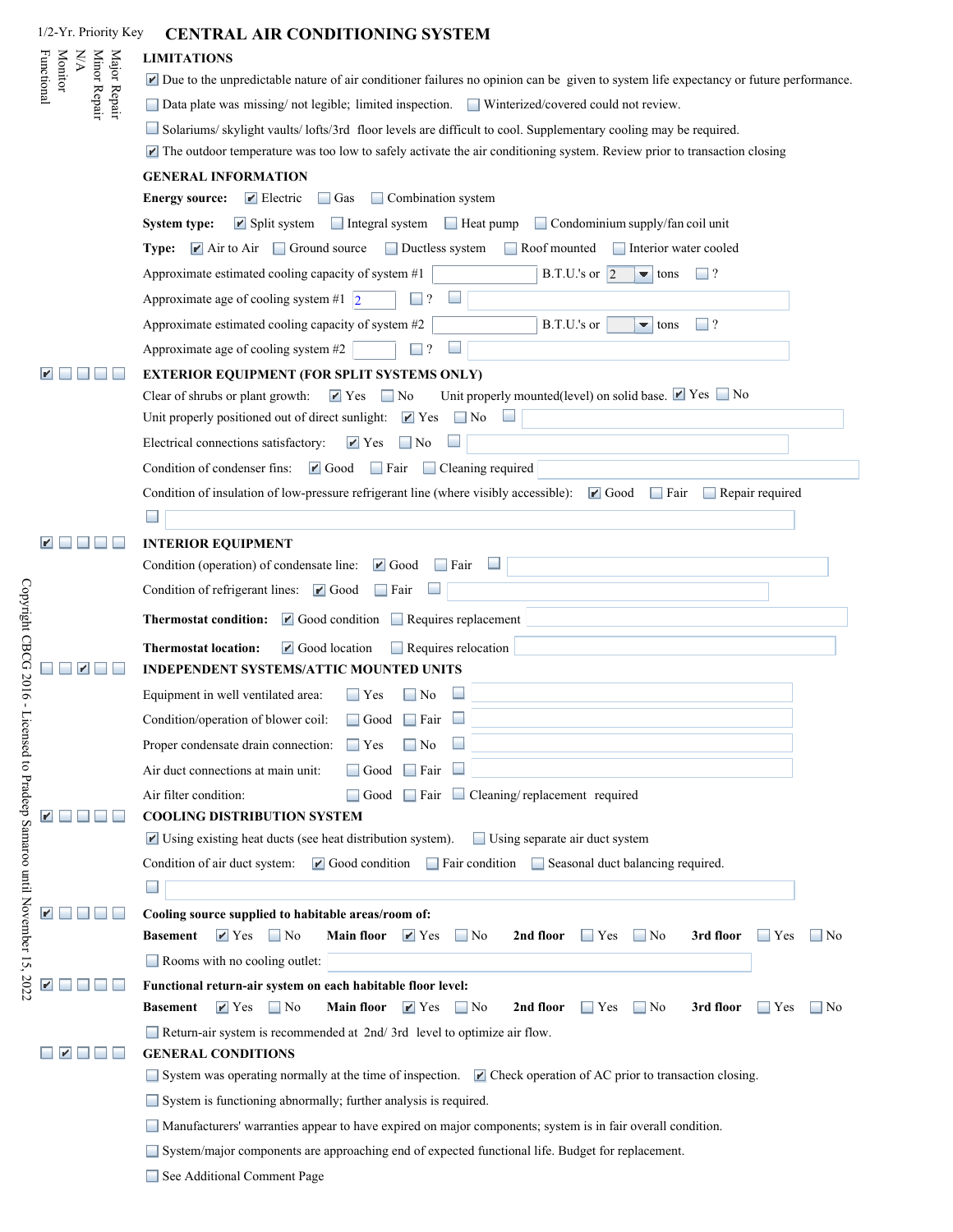| 1/2-Yr. Priority Key         | <b>INTERIOR PLUMBING SYSTEM</b>                                                                                                                                                   |
|------------------------------|-----------------------------------------------------------------------------------------------------------------------------------------------------------------------------------|
| NA                           | <b>LIMITATIONS</b>                                                                                                                                                                |
| <b>Monitor</b><br>Functional | Visual access to main drain and drains underneath basement floors is restricted. No assurances can be provided regarding proper                                                   |
| Minor Repair<br>Major Repair | drainage conditions or performance. Sewer back-up is beyond our ability to detect or predict.<br>Camera inspection recommended.                                                   |
|                              | $\blacktriangleright$ We are unable to detect/ predict slow leaks in drains and water lines.                                                                                      |
|                              | WATER SUPPLY: Municipal Private<br><b>SEWAGE DISPOSAL:</b><br>$\blacktriangleright$ Municipal<br>$\blacksquare$ Private<br>$\Box$ ?                                               |
|                              | <b>MAIN SHUT-OFF VALVE/LEVER</b>                                                                                                                                                  |
|                              | Basement Laundry room<br>Location not determined<br>Location:                                                                                                                     |
|                              | Requires repair/replacement<br>$\blacksquare$ Good condition $\blacksquare$ Fair condition<br>$\Box$ ?<br>$\overline{\phantom{a}}$                                                |
|                              | TYPES AND VISIBLE CONDITIONS OF WATER SUPPLY LINES (limitations in effect)                                                                                                        |
|                              | $\Box$ Galvanized steel $\Box$ ?<br>$\blacksquare$ Copper piping<br>$\Box$ PEX<br>Predominant type:                                                                               |
|                              | <b>Visible condition:</b><br>$\blacksquare$ Good condition<br>$\Box$ Fair condition                                                                                               |
|                              |                                                                                                                                                                                   |
|                              | Removal of all galvanized water lines is required to increase water flow and pressure to a desirable level.                                                                       |
|                              | $\mathbf{r}$ Good water pressure<br>Water pressure:<br>$\Box$ Fair water pressure<br>Poor water pressure                                                                          |
|                              | <b>Functional flow:</b>                                                                                                                                                           |
|                              | $\blacksquare$ Good functional flow to 2 fixtures when used simultaneously. Basement fixtures excluded.                                                                           |
|                              | $\Box$ Fair functional flow is evident $\Box$ Poor functional flow is evident $\Box$ Upgrade of main water service is recommended.                                                |
|                              | TYPES AND VISIBLE CONDITIONS OF INTERIOR WASTE/DRAIN LINES<br>□ Cast iron/lead □ Copper piping<br>$\blacksquare$ ABS/plastic $\blacksquare$ Galvanized steel<br>Predominant type: |
|                              | Visible condition: $\blacksquare$ Good condition<br>$\Box$ Fair condition                                                                                                         |
|                              | No abnormal drainage conditions were observed with all fixtures.                                                                                                                  |
|                              |                                                                                                                                                                                   |
|                              | Repairs required to vent stacks at:<br>Replace main cast iron stacks and soil lines upon next renovation to house.                                                                |
|                              |                                                                                                                                                                                   |
|                              | Repairs required to main drain lines at:                                                                                                                                          |
|                              | Clogged slow draining fixtures at:                                                                                                                                                |
|                              | Improperly installed fixture drains at:                                                                                                                                           |
|                              | Leaking fixture drains at:                                                                                                                                                        |
|                              | Fixtures with fair functional drainage that appear to be improperly vented:                                                                                                       |
|                              |                                                                                                                                                                                   |
|                              | <b>BASEMENT/CRAWLSPACE FLOOR DRAIN (visible conditions)</b><br>Fair condition Requires repair/ replacement/ cleaning Back water valve recommended<br>$\mathbf{r}$ Good condition  |
|                              | Floor drain not installed<br>Location not determined                                                                                                                              |
|                              | <b>HOT WATER TANK</b><br>$\blacktriangleright$ Rental<br>$\Box$ Owned                                                                                                             |
|                              | $\Box$ Tankless<br>$\Box$ Combination<br>$\blacksquare$ Gas<br>$\Box$ Oil<br>$\Box$ Electric<br>$\blacktriangleright$ Tank<br><b>Energy source:</b><br>Type:                      |
|                              | $\blacksquare$ Good condition $\blacksquare$ Fair condition<br>Requires repair/replacement<br>Hot water tank is in:<br>$\Box$ Old; replace                                        |
|                              | Venting condition (gas/oil only): $\blacksquare$ Good/ fair condition $\blacksquare$ Metal lining recommended                                                                     |
|                              | Could not test/sump dry/inaccessible/too cold outside<br>SUMP PUMP/SEWAGE EJECTOR SYSTEMS                                                                                         |
|                              | $\Box$ Fair condition $\Box$ Requires repair/ replacement<br>Condition of sump: Good                                                                                              |
|                              | <b>Operation of pump:</b> $\Box$ Good<br>Fair condition Requires repair/ replacement                                                                                              |
|                              | $\Box$ Fair condition $\Box$ Requires repair/ replacement<br>Condition of pump discharge:<br>Add cover to sump pump<br>$\Box$ Good                                                |
|                              | NOTE: Limitations of visual inspection is in effect.<br>PRIVATE WATER SOURCE                                                                                                      |
|                              | Pond/stream/spring<br>$\Box$ Vault/cistern<br>$\Box$ Well<br>Location<br>Type:                                                                                                    |
|                              | $\Box$ Requires repair/replacement<br>Operation of pressure tank:<br>$\Box$ Fair condition<br>$\Box$ Good                                                                         |
|                              | Operation of (well) pump:<br>$\Box$ Good<br>$\Box$ Fair condition<br>$\Box$ Requires repair/ replacement                                                                          |
|                              | PRIVATE SEWAGE DISPOSAL SYSTEM<br>NOTE: Limitations of visual inspection is in effect.                                                                                            |
|                              | $\Box$ Septic system<br>$\Box$ Holding tank<br>$\Box$ Not determined<br>Location:<br>Type:                                                                                        |
|                              | Percolation field free of trees/shrubs:<br>$\Box$ Not determined<br>Location:<br>$\Box$ Yes<br>    No                                                                             |
|                              | See Additional Comment Page                                                                                                                                                       |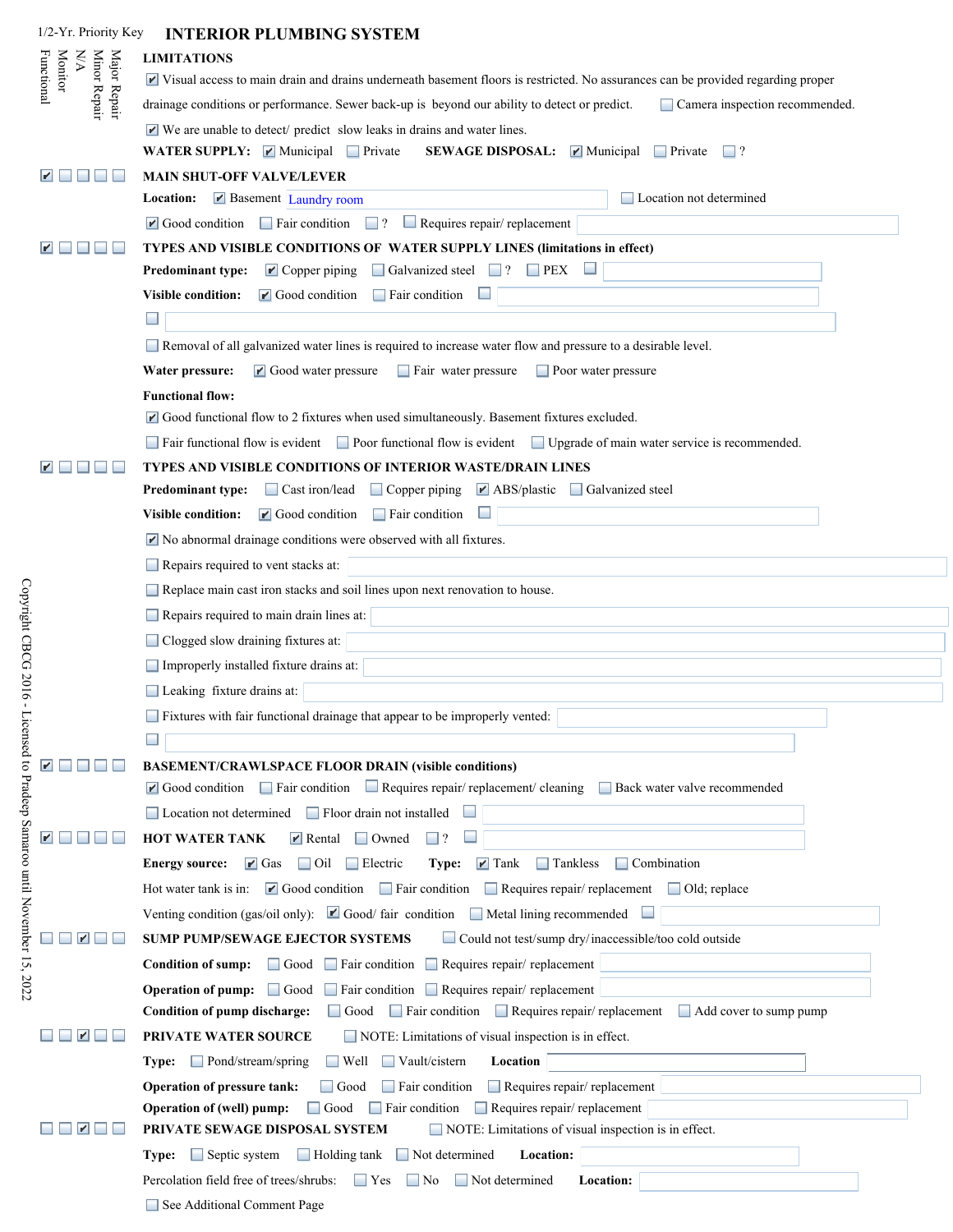| 1/2-Yr. Priority Key                                         | <b>GENERAL INTERIOR ELEMENTS</b>                                                                                                                            |
|--------------------------------------------------------------|-------------------------------------------------------------------------------------------------------------------------------------------------------------|
| $\mathbb{X}\mathbb{X}$                                       | <b>LIMITATIONS:</b>                                                                                                                                         |
| Minor Repair<br>Major Repair<br>Functional<br><b>Monitor</b> | $\blacktriangleright$ We are unable to detect or predict damage to interior finishes as result of slow or intermittent water leaks. Mold                    |
|                                                              | detection/indentification and/or analysis is beyond the scope of a visual inspection. Thermal seal failures of                                              |
|                                                              | thermalpane glass is beyond our ability to detect or predict.                                                                                               |
|                                                              | <b>WALL &amp; CEILINGS</b>                                                                                                                                  |
|                                                              | □ Plaster & gypsum lath ■ Drywall<br>Predominant material type:<br>$\Box$ Plaster & wood lath<br>$\Box$ Wood/paneling                                       |
|                                                              |                                                                                                                                                             |
|                                                              | $\blacktriangleright$ Fair condition $\blacksquare$ Substantial refurbishing recommended/ paint.<br>Good condition<br><b>General condition of surfaces:</b> |
|                                                              | Most/some ceilings/walls are aged; drywalling over existing surfaces is recommended in the near future.                                                     |
|                                                              | Repair required at:                                                                                                                                         |
|                                                              | $\Box$ Steel<br>$\blacksquare$ Masonry & strapping<br>$\Box$ Suspended/ acoustic tile<br>Wall structure type:<br>$\Box$ Wood<br>Alternate ceiling type:     |
|                                                              | Water stains noted at<br>which were measured dry. Monitoring required.                                                                                      |
|                                                              | <b>FLOOR COVERINGS</b>                                                                                                                                      |
|                                                              | □ Carpet ■ Hardwood ■ Wood ■ Vinyl ■ Laminate ■ Tile/Stone<br><b>Predominant material type:</b>                                                             |
|                                                              | <b>General condition of surfaces:</b><br>$\blacktriangleright$ No hazardous defects exist(normal wear)<br>Substantial refurbishing recommended              |
|                                                              | Repair required at:                                                                                                                                         |
|                                                              | 2nd/3rd level floor system was not originally intended for habitable use and is presently limited in its ability to support a normal load.                  |
|                                                              | PRIMARY WINDOW OPERATION/CONDITION                                                                                                                          |
|                                                              | <b>Function of ventilating windows</b>                                                                                                                      |
|                                                              | Good condition Fair condition Minor adjustment most/ some units                                                                                             |
|                                                              | Major refurbishing/replacement is recommended:                                                                                                              |
|                                                              |                                                                                                                                                             |
|                                                              |                                                                                                                                                             |
|                                                              | Window glazing/panes:                                                                                                                                       |
|                                                              | Thermal windows with highly visible defective seals/condensed panes at:                                                                                     |
|                                                              | Most/ some panes are single glass only; improvement recommended<br>Various cracked glass panes are noted.                                                   |
|                                                              | Window handles/locks/hardware:                                                                                                                              |
|                                                              | $\blacksquare$ Good condition $\blacksquare$ Fair condition $\blacksquare$ Some localized repair/ upgrading/ missing                                        |
|                                                              | All/most operating windows have insect screens.<br>Few/ most insect screens are required to be repaired/ installed                                          |
|                                                              | PRIMARY DOOR OPERATION/CONDITION                                                                                                                            |
|                                                              | <b>Function of interior doors:</b>                                                                                                                          |
|                                                              | $\blacksquare$ Good condition<br>$\Box$ Fair condition $\Box$ Minor refitting to most/ some doors                                                           |
|                                                              |                                                                                                                                                             |
|                                                              | Door hardware-general conditions:                                                                                                                           |
|                                                              | $\blacksquare$ Good condition<br>$\Box$ Fair condition<br>A few missing handles/ repairs required<br>$\Box$ Most require improvement                        |
|                                                              | <b>STAIRWAYS/RAILINGS &amp; BALCONIES</b>                                                                                                                   |
|                                                              | Limited headroom and/ or clearances.<br>Condition of primary staircase(s):                                                                                  |
|                                                              | Loose treads/minor repair Major repair/replacement recommened<br>Good condition<br>$\Box$ Fair condition                                                    |
|                                                              | Condition of primary railings/guards:                                                                                                                       |
|                                                              | Loose rails/ spindles/ minor repair<br>Good condition $\Box$ Fair condition                                                                                 |
|                                                              | Installation of safety handrail recommended/ upper flight only and Guardrails too low/ spindle spacing unsafe/ missing                                      |
|                                                              | Limited headroom/ clearances.<br>Condition of basement staircase(s):                                                                                        |
|                                                              | Good condition Fair condition Loose treads/minor repair Major repair/replacement recommened                                                                 |
|                                                              | Condition of basement railings/guards:                                                                                                                      |
|                                                              | $\blacksquare$ Good condition $\blacksquare$ Fair condition $\blacksquare$ Loose rails/ spindles/ minor repair                                              |
|                                                              | Installation of safety handrail recommended/ upper flight only Guardrails too low/ spindle spacing unsafe/ missing                                          |
|                                                              | Condition of 3rd floor/supplementary staircase(s):<br>Limited headroom/ clearances.                                                                         |
|                                                              | Fair condition Loose treads/ minor repair Major repair/replacement recommened<br>Good condition                                                             |
|                                                              | Condition of 3rd floor/supplementary railings/guards:                                                                                                       |
|                                                              | Good condition $\Box$ Fair condition $\Box$ Loose rails/spindles/minor repair                                                                               |
|                                                              | Installation of safety handrail recommended/ upper flight only Guardrails too low/ spindle spacing unsafe/ missing                                          |
|                                                              | See Additional Comment Page                                                                                                                                 |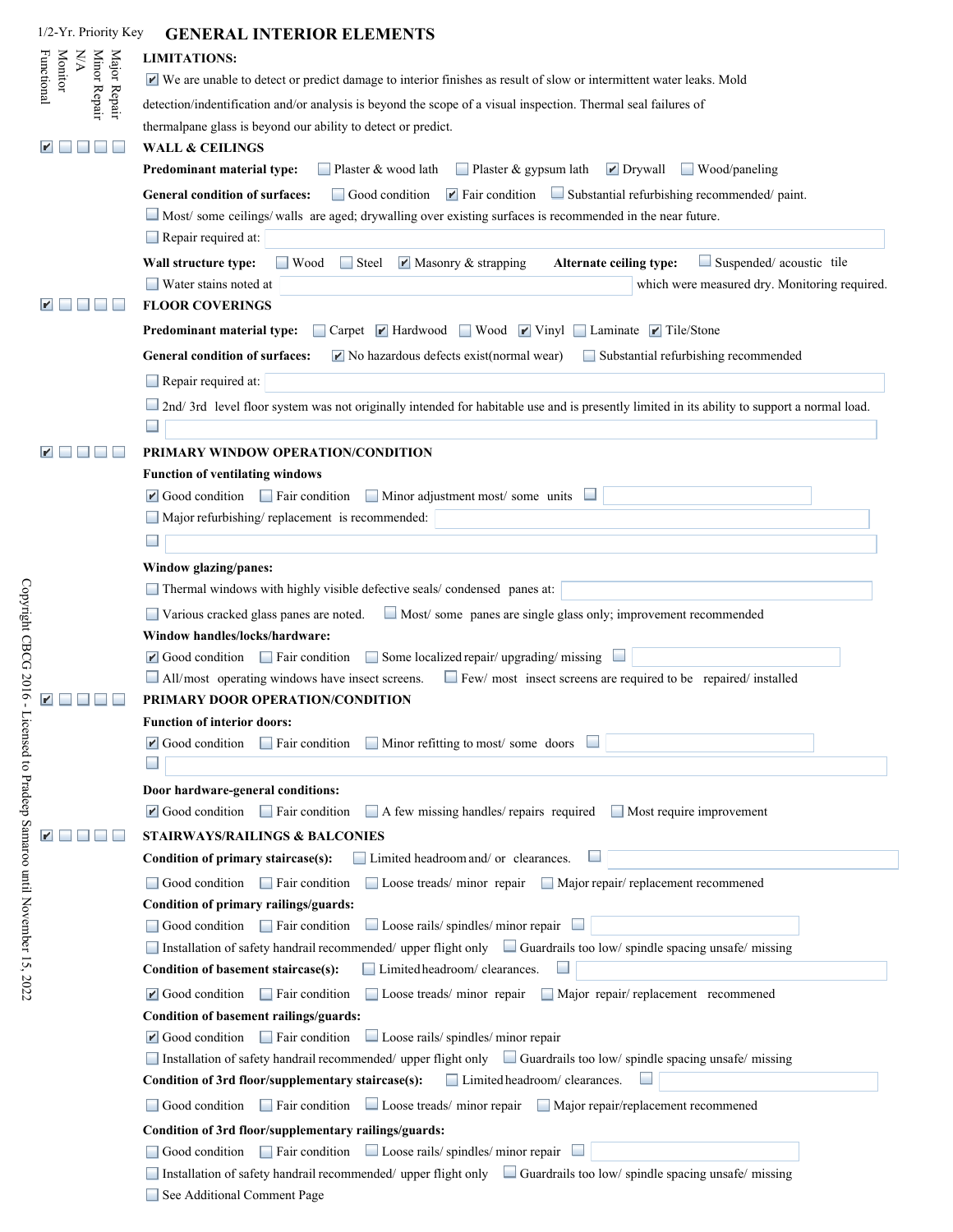| 1/2-Yr. Priority Key                                         | <b>ATTIC/ROOF SPACES</b>                                                                                                                                                                                                        |
|--------------------------------------------------------------|---------------------------------------------------------------------------------------------------------------------------------------------------------------------------------------------------------------------------------|
| $\mathbf{N}\mathbf{A}$                                       | <b>LIMITATIONS:</b>                                                                                                                                                                                                             |
| Major Repair<br>Minor Repair<br><b>Monitor</b><br>Functional | $\blacktriangleright$ The inspection process cannot predict the ability of the roof stucture to support heavy snow loads.                                                                                                       |
|                                                              | Could not access attic due to seized cover/ no attic access/ further review is required prior to proceeding.                                                                                                                    |
|                                                              | $\blacktriangleright$ Attic reviewed at hatch access. Floor not walked on. All attic spaces were not fully inspected.                                                                                                           |
| $\mathbf{r}$                                                 | <b>ACCESSIBILITY</b>                                                                                                                                                                                                            |
|                                                              | $\Box$ Good/ fair access to attic<br>Attic floor walked on<br>$\Box$ Attic has lofting potential                                                                                                                                |
|                                                              | Attic roof space has been converted into living space<br>Attic interconnected with adjacent dwelling. Install firewall/fire separation.                                                                                         |
|                                                              | Access to roof spaces/ knee wall spaces is recommended.<br>No access to attic is installed<br>Access not required                                                                                                               |
|                                                              | $\Box$ Increase size of attic access<br>Insulate/weatherstrip hatch Additional access required.<br>Relocate access                                                                                                              |
|                                                              | <b>VENTILATION</b>                                                                                                                                                                                                              |
|                                                              | Attic fan(s)/ turbine vents<br>$\Box$ Soffit vents<br>$\Box$ Gable/ridge vents<br>Spaced board sheathing<br>$\blacktriangleright$ Domed roof units                                                                              |
|                                                              | Repair/replace roof vents at:<br>Good condition<br>$\Box$ Fair condition<br>Roof vent(s):                                                                                                                                       |
|                                                              | Additional vents recommended at soffit/ ridge area Soffit baffles to be installed in the attic at eaves section.                                                                                                                |
|                                                              | <b>INSULATION</b>                                                                                                                                                                                                               |
|                                                              | R0 to R15 (0-5) R20 to R28 (6-8) R32 to R40 (10-12)<br><b>Approx. R-value:</b><br>$\Box$ R40+                                                                                                                                   |
|                                                              | <b>Type:</b> $\Box$ Cellulose fibre $\Box$ Fibre glass batts/ loose fill $\Box$ Rock wool<br>$\Box$ Vermiculite                                                                                                                 |
|                                                              | $\blacktriangleright$ Additional insulation recommended to be installed on the attic floor. $\blacktriangleright$ Additional insulation recommended around air ducts.                                                           |
|                                                              | Insulation is unevenly distributed on attic floor. Add/redistribute insulation.<br>Evidence of vapor retarders: $ N_0 $ $\neq$                                                                                                  |
|                                                              | ROOF STRUCTURES (where visible)                                                                                                                                                                                                 |
|                                                              | Rafters/ Collar ties<br>$\Box$ Trusses<br>$\blacksquare$ Good condition<br>$\Box$ Fair condition<br>Some localized repairs/ defects<br>Type:                                                                                    |
|                                                              | Additionalcollar ties/ structural support is recommended.                                                                                                                                                                       |
|                                                              | ROOF BOARDS/SHEATHING (where visible)                                                                                                                                                                                           |
|                                                              | Type: ☑ Plywood Board sheathing ☑ Good condition Fair condition                                                                                                                                                                 |
|                                                              | Probability of replacement of some/ most sheathing with next shingle replacement                                                                                                                                                |
|                                                              | Fair/poor condition due to inadequate ventilation. Possible mold/mildew residue developing on sheathing.                                                                                                                        |
|                                                              |                                                                                                                                                                                                                                 |
|                                                              | See Additional Comment Page                                                                                                                                                                                                     |
|                                                              | <b>KITCHEN</b>                                                                                                                                                                                                                  |
| $\blacksquare$                                               | <b>COUNTER TOP CONDITION</b>                                                                                                                                                                                                    |
|                                                              | Good condition <b>P</b> Fair condition Requires repair/ replacement<br>Counter top is in:                                                                                                                                       |
|                                                              | Localized damage around faucets; counter replacement is imminent.                                                                                                                                                               |
|                                                              | <b>CABINET(S) CONDITION</b>                                                                                                                                                                                                     |
|                                                              | Cabinet condition installation & operation is in $\Box$ Good condition $\blacksquare$ Fair condition                                                                                                                            |
|                                                              | Repairs required to drawers/ door fronts/ shelving/cabinet mounting.                                                                                                                                                            |
|                                                              | <b>STOVE POWER SOURCE</b>                                                                                                                                                                                                       |
|                                                              | $\blacktriangleright$ Plug receptacle installed/240V<br>Direct wire connection/no receptacle<br>$\mathbf{r}$ Gas stove connection<br>$\Box$ T.S.S.A tag required<br>$\Box$ Not visible                                          |
|                                                              | <b>EXTRACTION FAN</b><br>Repair/replace fan Installation of exhaust fan recommended<br>Exhaust fan is in<br>$\blacktriangleright$ Good condition<br>$\Box$ Fair condition                                                       |
|                                                              |                                                                                                                                                                                                                                 |
|                                                              | $\Box$ Re-circulating fan is functional<br>$\Box$ Fan is not vented to exterior                                                                                                                                                 |
|                                                              | <b>ELECTRICAL RECEPTACLES</b><br>Good/ fair number of receptacles installed at counter level Ungrounded receptacles(s) in kitchen noted                                                                                         |
|                                                              |                                                                                                                                                                                                                                 |
|                                                              | Limited number of receptacles in kitchen ■ Additional split duplex receptacles recommended                                                                                                                                      |
|                                                              | <b>SINK/FAUCET CONDITION</b>                                                                                                                                                                                                    |
|                                                              | Sink is in: $\blacksquare$ Good condition<br>Fair condition Sink requires repair/ replacement<br>$\Box$ Good condition $\Box$ Fair condition $\Box$ Requires repair/replacement/new washers/ cartridge<br>Faucet assembly is in |
|                                                              | $\Box$ Repair/replace garborator<br>Garborator is in function condition                                                                                                                                                         |
|                                                              |                                                                                                                                                                                                                                 |
|                                                              | <b>GENERAL CONDITIONS</b>                                                                                                                                                                                                       |
|                                                              | kitchen is in marginal condition. Major remodelling is recommended in the near future.<br>The                                                                                                                                   |
|                                                              | See Additional Comment Page                                                                                                                                                                                                     |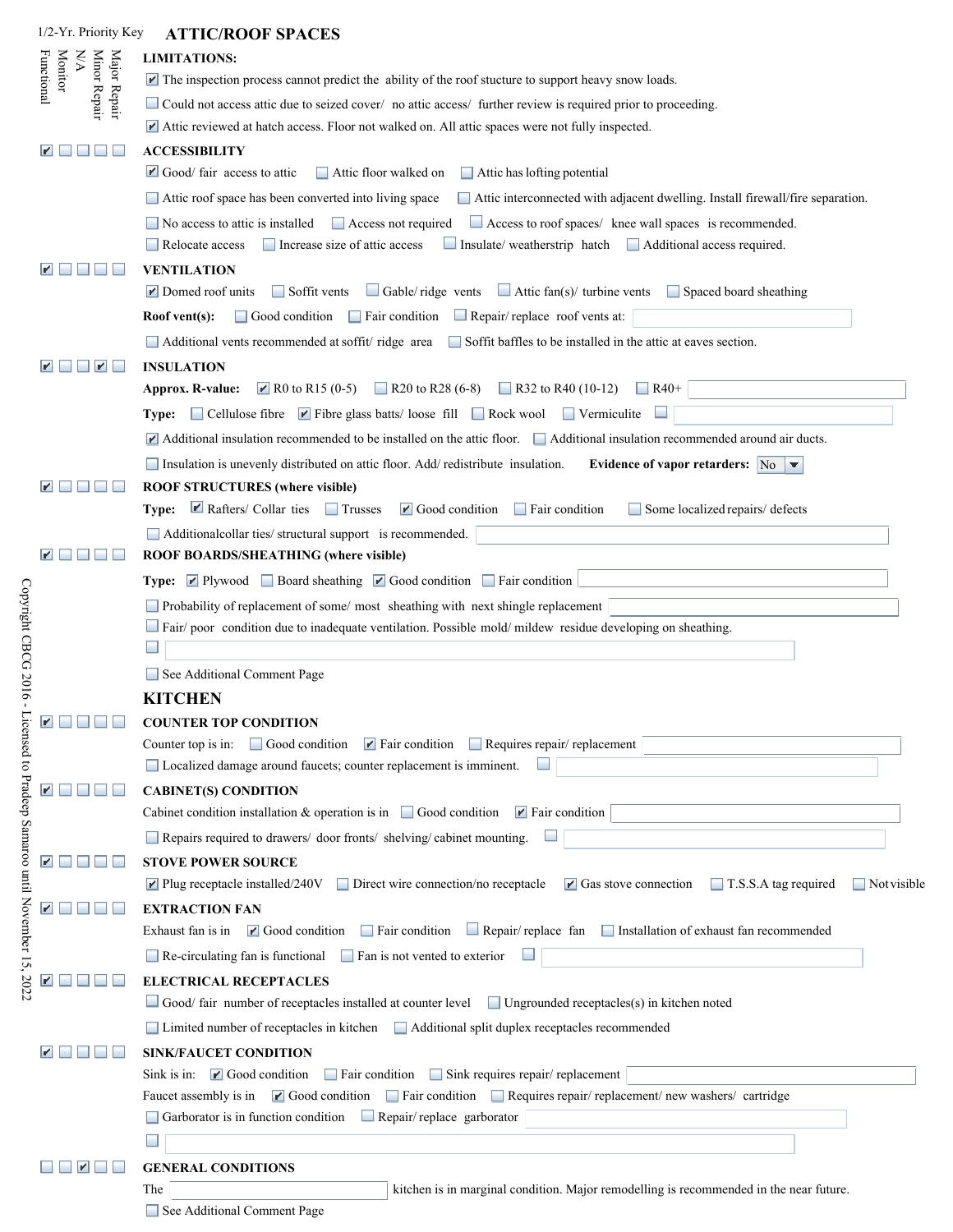| 1/2-Yr. Priority Key                                | <b>BATHROOMS</b>                                                                                                                              |
|-----------------------------------------------------|-----------------------------------------------------------------------------------------------------------------------------------------------|
| XX                                                  | <b>LIMITATIONS</b>                                                                                                                            |
| Functional<br><b>Monitor</b>                        | □ Due to the unpredictable and latent nature of plumbing shower and bathtub enclosure leaks there can be no                                   |
| Major Repair<br>Minor Repair                        | assurances or warranty that leaks will not develop at any time after the inspection date. The development of mold                             |
|                                                     | is a common result of leaks in the bathroom. We cannot predict or detect damage behind walls.                                                 |
| $\blacksquare$<br>$\mathbf{r}$                      | SHOWER/BATHTUB ENCLOSURE CONDITION                                                                                                            |
|                                                     | The ceramic tile/wall surfaces are in good general condition.<br>$\blacksquare$ The ceramic tile/wall surfaces are in fair general condition. |
|                                                     | Sealant and grout touch-ups/repair required at $all/most$ shower/bathtub enclosures.                                                          |
|                                                     | Shower enclosure exhibits no evidence of leaking but is at the end of expected lifespan at:                                                   |
|                                                     | Repair/replace tile or wall surface at:                                                                                                       |
|                                                     | Complete tile and wall replacement required at:                                                                                               |
|                                                     | Repair/install shower door/curtain assembly at:                                                                                               |
|                                                     | <b>FAUCETS/SHOWER HEAD CONDITION</b>                                                                                                          |
|                                                     | Shower faucets/ head assembly are in good/ fair general condition                                                                             |
|                                                     | Tub faucets are in good/fair general condition all Faucets washers/ cartridge are to be replaced.                                             |
|                                                     | Shower faucets/ head assembly requires repair/ replacement at:                                                                                |
|                                                     | Tub faucet requires repair/ replacement at:                                                                                                   |
|                                                     | <b>BATHTUB CONDITION</b>                                                                                                                      |
|                                                     | $\Box$ Reglazing/re-lining of bathtub recommended at:<br>Bathtubs are in good/fair general condition                                          |
|                                                     | Bathtubs requires repair/ replacement at:                                                                                                     |
|                                                     | $\blacktriangleright$ Whirlpool bath is functional $\blacktriangleright$ Whirlpool bath requires repair at:                                   |
|                                                     | Whirlpool bath electrical circuit is required to be protected by an accessible GFCI breaker.                                                  |
|                                                     | No access panel/improper access to mechanical equipment at:                                                                                   |
|                                                     | <b>TOILET CONDITION/BIDET CONDITION</b>                                                                                                       |
|                                                     | Toilets are in good/ fair general condition Toilet requires repair/ replacement at:                                                           |
|                                                     | Toilet is improperly installed to floor (ie) loose at:                                                                                        |
| Copyright CBCG 2016-                                | $\blacktriangleright$ Bidet in good/ $\frac{\text{fair}}{\text{fair}}$ general condition $\blacktriangleright$ Bidet requires repair at:      |
|                                                     | <b>WASH BASINS/FAUCET CONDITION &amp; OPERATION</b>                                                                                           |
|                                                     | $\blacktriangleright$ Wash basin are in good/ $\frac{\text{fair}}{\text{fair}}$ general condition.                                            |
| Licensed to Pradeep Samaroo until November 15, 2022 | Wash basin requires repair/replacement at:                                                                                                    |
|                                                     | Faucets are in good/ fair general condition. Faucet washers/ cartridge are to be replaced.                                                    |
|                                                     | Faucets require repair/ replace at:                                                                                                           |
|                                                     | <b>ELECTRICAL</b>                                                                                                                             |
|                                                     | Receptacles are in functional condition at $\frac{all}{mod}$ bathrooms<br>$\Box$ None installed.                                              |
|                                                     | Installation of GFCI receptacle recommended at:                                                                                               |
|                                                     | Repair/replace receptacle at:<br>Ungrounded receptacle at:                                                                                    |
|                                                     | Repair/relocate light fixture at:                                                                                                             |
|                                                     | <b>VENTILATION: WINDOWS/EXHAUST FANS</b>                                                                                                      |
|                                                     | $\blacktriangleright$ Ventilation is provided by a functional window and/or a functional mechanical exhaust fan.                              |
|                                                     | Repair/replace exhaust fan at:                                                                                                                |
|                                                     | Fan not vented to exterior at:<br>Could not determine                                                                                         |
|                                                     | Exhaust fan installation recommended at:                                                                                                      |
|                                                     | Rework window to provide proper operation/replace window at                                                                                   |
|                                                     | Window is located in shower enclosure; protection of window is required at:                                                                   |
| M                                                   | <b>SAUNAS/SPAS/STEAMER</b>                                                                                                                    |
|                                                     | Sauna/ steamer/ hot tub are in good/ fair general condition.                                                                                  |
|                                                     | System/components require repair/replacement at:                                                                                              |
| V                                                   | <b>GENERAL CONDITIONS</b>                                                                                                                     |
|                                                     | bathroom is in marginal condition. Major remodelling is recommended in the near future.<br>The                                                |

See Additional Comment Page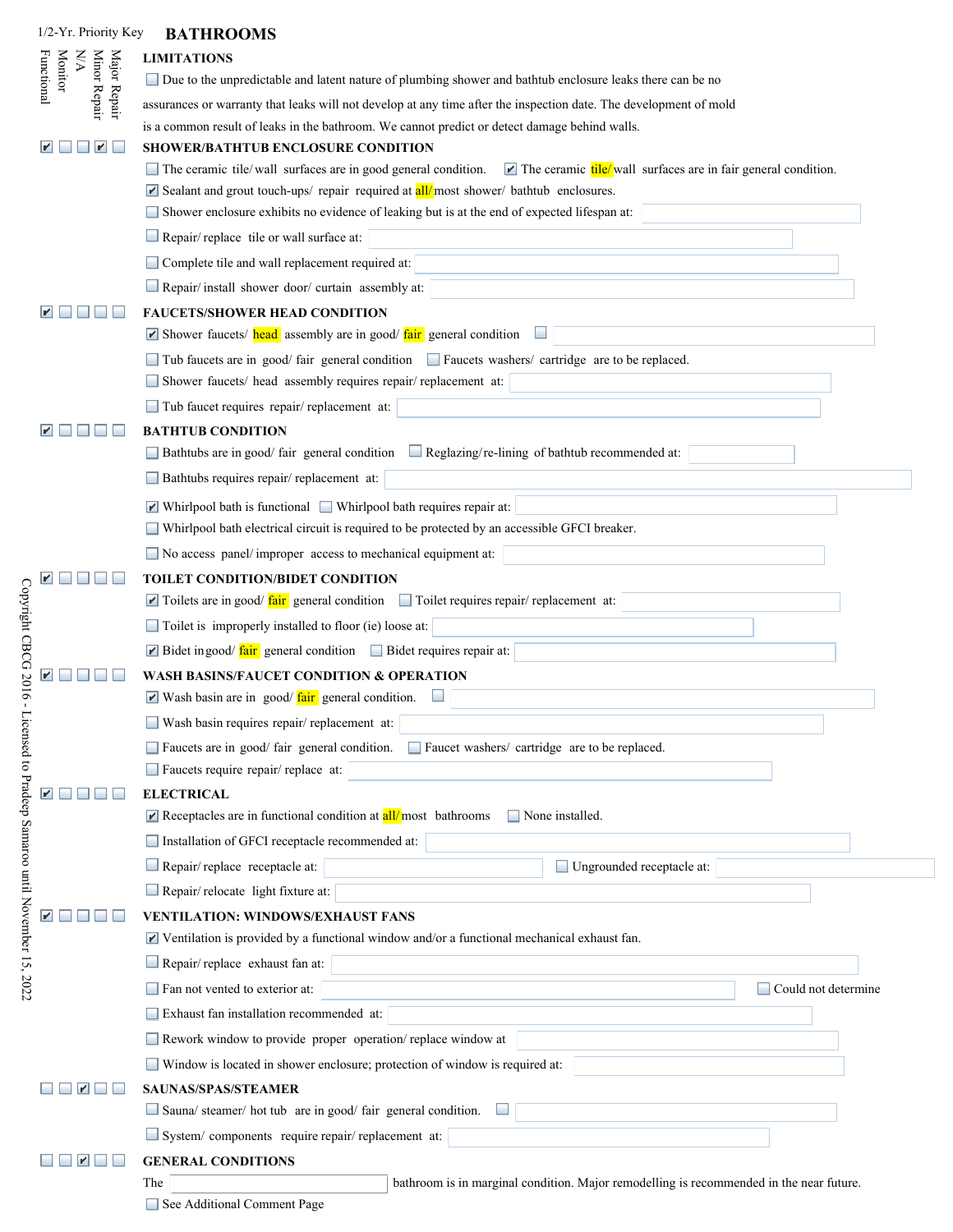| 1/2-Yr. Priority Key                                                | <b>FIREPLACES</b>                                                                                                                                                                                                                                |
|---------------------------------------------------------------------|--------------------------------------------------------------------------------------------------------------------------------------------------------------------------------------------------------------------------------------------------|
| <b>Monitor</b><br>Major Repair<br>Minor Repair<br>N/A<br>Functional | <b>LIMITATIONS:</b>                                                                                                                                                                                                                              |
|                                                                     | Inspecting condition of flue and ability of fireplace to draw is beyond scope of visual inspection. Camera inspection of flue is rec'd.                                                                                                          |
|                                                                     | <b>FIREPLACE TYPE</b>                                                                                                                                                                                                                            |
|                                                                     | Masonry fireplace at: Basement                                                                                                                                                                                                                   |
|                                                                     | Wood-burning stove at:                                                                                                                                                                                                                           |
|                                                                     | Factory-built fireplace at:                                                                                                                                                                                                                      |
|                                                                     | Wood/coal_insert at:                                                                                                                                                                                                                             |
|                                                                     | Gas fireplace at:<br>TSSA inspection tag missing. Further review required.                                                                                                                                                                       |
|                                                                     | <b>FIREPLACE CONDITION</b>                                                                                                                                                                                                                       |
|                                                                     | $\blacksquare$ Combustion chamber is in good/ $\frac{\text{fair}}{\text{fair}}$ condition.<br>$\blacktriangleright$ Damper is in good/fair condition.                                                                                            |
|                                                                     | $\blacksquare$ Hearth extension is in good/ fair general condition $\blacksquare$ Smoke chamber is in good/ fair general condition.                                                                                                              |
|                                                                     | $\blacksquare$ Combustion chamber requires repair at: Some creosote build up in the combustion chamber                                                                                                                                           |
|                                                                     | Damper requires repair/replacement at:                                                                                                                                                                                                           |
|                                                                     | Hearth floor requires repair/ extending at:                                                                                                                                                                                                      |
|                                                                     | Smoke chamber requires repair at:                                                                                                                                                                                                                |
|                                                                     | Note: Basement fireplace may not draw properly.<br>Alternativerepair/improvement strategy recommended                                                                                                                                            |
|                                                                     | Service/clean/repair gas fireplace(s)<br>Flue cleaning recommended at:                                                                                                                                                                           |
|                                                                     | Roughed-in fireplace installed at:<br>Fireplace is obsolete/ disconnected at:                                                                                                                                                                    |
|                                                                     | Non-combustible base/lateral clearances from combustible materials of wood burning stoves.                                                                                                                                                       |
|                                                                     | $\blacktriangleright$ W.E.T.T inspection/ camera inspection of flue recommended.<br>Good condition $\Box$ Fair condition                                                                                                                         |
|                                                                     | Improvement required at:<br>Stainless steel liner recommend at:                                                                                                                                                                                  |
|                                                                     | fireplace until certified as safe.<br>Do not use                                                                                                                                                                                                 |
|                                                                     | See Additional Comment Page                                                                                                                                                                                                                      |
|                                                                     |                                                                                                                                                                                                                                                  |
|                                                                     | <b>LAUNDRY ROOM</b>                                                                                                                                                                                                                              |
|                                                                     | <b>CLOTHES DRYER CONNECTIONS</b><br>Plug receptacle 240 V<br>$\blacksquare$ No electrical connections                                                                                                                                            |
|                                                                     | $\Box$ Direct wire; no plug<br>Gas dryer connection<br>$\blacksquare$ Not visible<br><b>Power source:</b>                                                                                                                                        |
|                                                                     | Duct/ vent requires repair/ cleaning/ repair at exterior<br>$\blacktriangleright$ Properly vented to the exterior.<br>Drver venting:<br>No venting installed                                                                                     |
|                                                                     | Replace with metal duct.<br>Vented through window; rework.                                                                                                                                                                                       |
|                                                                     | <b>WASHING MACHINE CONNECTIONS</b>                                                                                                                                                                                                               |
|                                                                     | $\blacktriangleright$ Plug receptacle available & properly grounded.<br>$\Box$ No plug receptacle installed/replace receptacle.<br>Power source:<br>$\blacktriangleright$ Satisfactory connections/ shut off valve.<br><b>Water connections:</b> |
|                                                                     |                                                                                                                                                                                                                                                  |
|                                                                     | □ Connections require repair/ replacement/ relocating. □ Replace connection hoses with steel braided lines                                                                                                                                       |
|                                                                     | <b>LAUNDRY TUB/FAUCETS</b><br>None: Installation recommended                                                                                                                                                                                     |
|                                                                     | Fair condition Tub requires repair/ replacement<br>Tub is in:<br>$\blacktriangleright$ Good condition                                                                                                                                            |
|                                                                     | $\Box$ Fair condition $\Box$ Faucet requires repair/ replacement<br>$\blacktriangleright$ Good condition<br>New washers required<br>Faucet is in:                                                                                                |
|                                                                     | <b>EJECTOR PUMP FOR LAUNDRY TUB</b><br>Good condition Fair condition<br>$\Box$ Pump requires repair/ replacement                                                                                                                                 |
|                                                                     | <b>FURTHER INQUIRIES TO SELLER OF PROPERTY</b>                                                                                                                                                                                                   |
|                                                                     | ■ Ask seller for any manufacturer's warranties or service contracts for appliances and equipment and recent home improvements.                                                                                                                   |
|                                                                     | ■ Ask seller for plans/drawings/project documentation and permits for any improvements to the property.                                                                                                                                          |
|                                                                     | Ask seller for list of tradespeople and service technicians who have worked on the property.                                                                                                                                                     |
|                                                                     | Inquire to seller about cause of water stain on<br>ceiling/wall.                                                                                                                                                                                 |
|                                                                     | $\overline{\phantom{a}}$                                                                                                                                                                                                                         |
|                                                                     |                                                                                                                                                                                                                                                  |
|                                                                     | ▼                                                                                                                                                                                                                                                |
|                                                                     | ▼                                                                                                                                                                                                                                                |
|                                                                     | ▼                                                                                                                                                                                                                                                |